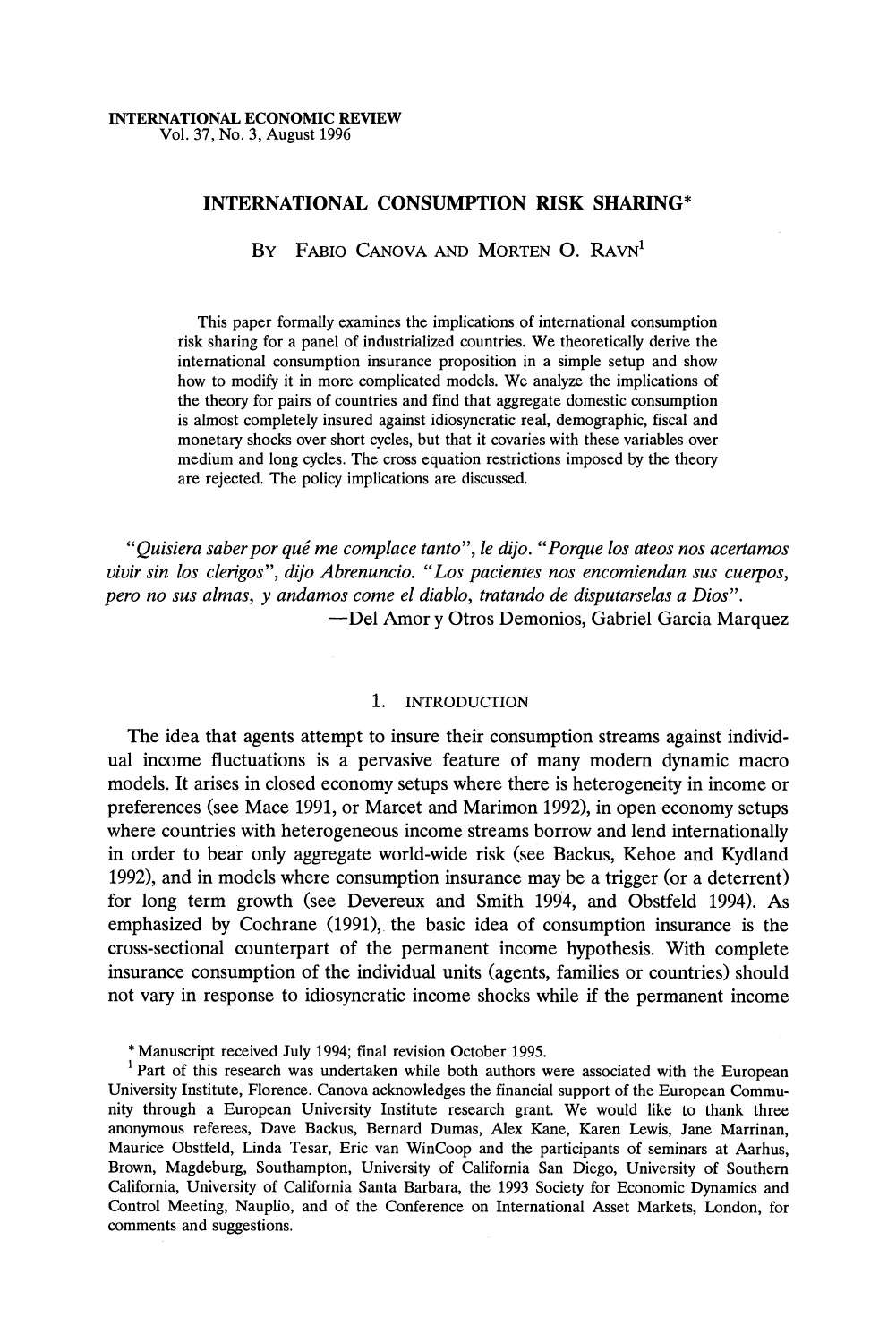**hypothesis holds consumption of an individual unit should not vary in response to transitory shocks.** 

**Full consumption insurance obtains in a competitive equilibrium when financial markets are complete or when there are institutions implementing optimal allocations. Some of these institutional arrangements do exist in the real world. At the individual agent level, unemployment or medical insurance schemes, welfare and social government programs or even intergenerational transfers may help in reducing the effect of individual specific shocks. At a country level, charities or disaster relief programs, international lending agreements or direct foreign aid may help to insure national consumption from catastrophic, idiosyncratic income fluctuations. Completeness of financial markets or the presence of institutions implementing first best allocations are, however, only sufficient conditions for full consumption insurance to take place. For example, Duffie and Huang (1985) show that continuous trading of a few long-lived securities may implement optimal allocations. Similarly, Marcet and Singleton (1992) and Baxter and Crucini (1995) show that close to full insurance obtains even when financial markets are strongly incomplete and no mechanism for implementing optimal allocations exists as long as agents have similar preferences (like more consumption to less and less variability to more) and differ only in their income streams.** 

**Although the theoretical mechanics of consumption insurance are very simple, casual empiricism suggests that perfect international risk sharing is hardly a feature of the real world. It is often claimed that national aggregate consumption does react to country specific shocks. In support of this idea it is typically reported that poor underdeveloped countries starve when droughts or civil wars cut their own food supplies. For these countries, insurance markets seem to be imperfect or partially inaccessible, no institutions implementing optimal allocations exist and borrowing opportunities are limited (see Atkeson 1991).** 

**Furthermore, many authors (see Backus, Kehoe, Kydland 1992, or Devereux, Gregory and Smith 1992) have informally suggested that cross country consumption correlations among developed countries are less than perfect and, in general, lower than cross country correlations of national outputs. This evidence, combined with simulation results obtained in models where perfect risk sharing occurs, have led Backus, Kehoe and Kydland (1995) to label the empirical cross country relationship of consumptions and incomes a major puzzle.** 

**One additional piece of often cited evidence indicating the lack of complete insurance is the fact that the portfolio of developed countries is composed in large part of domestic assets (see Tesar and Werner 1993) and that agents would be better off by changing the composition of their portfolio (see French and Poterba 1991, or Van Wincoop 1994). While the question of why portfolios are so little diversified is a subject of a debate, several authors have provided a simple rationalization of this phenomenon. Stockman and Dellas (1989) and Tesar (1993) show that nondiversification may occur if nontraded goods account for a large fraction of total consumption. Alternatively, Cole and Obstfeld (1991) and Obstfeld (1992) have suggested that the gains from international diversifications may be small either because there are large informational costs involved in predicting future payoffs of foreign assets or because the cyclical properties of national incomes are alike.**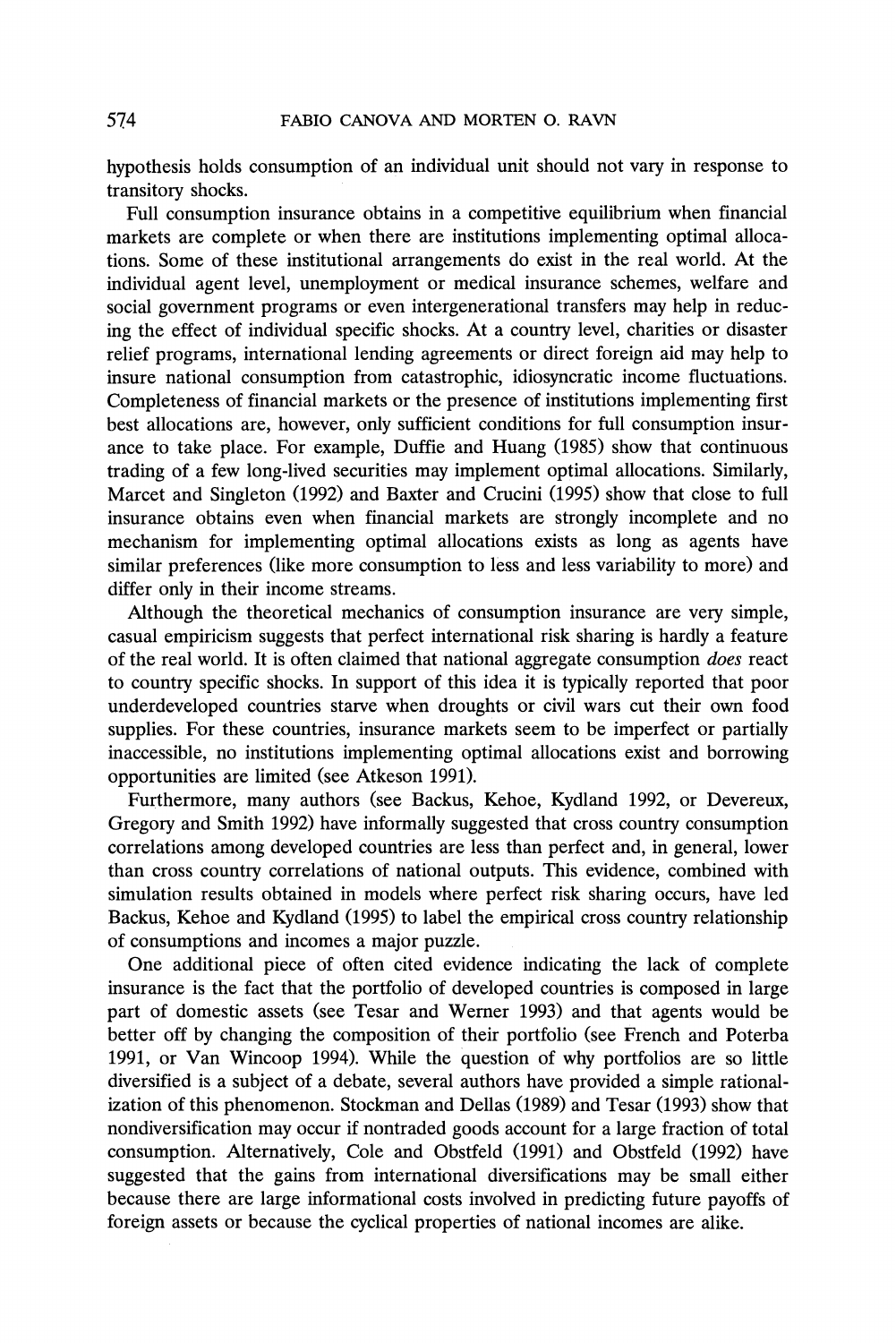**The purpose of this paper is to formally examine the validity of the theory of international consumption insurance. We begin in Section 2 by formulating a simple setup and showing that for consumption insurance to hold a monotonic transformation of the marginal utility of aggregate consumption must be highly correlated across countries. Given a functional form for utility, we next derive three testable implications of the theory. We then describe how to modify the conclusions when some of the restrictive assumptions are removed and derive exact restrictions in two cases of interest: when the planner can not relocate factors affecting the utility of agents (e.g., non-tradable goods or government expenditure) and when she can (e.g., leisure).** 

**Next, we address issues of crucial importance in empirically verifying the implications of the theory. In particular, we discuss problems connected with the choice of instruments and the presence of measurement errors in the variables. Because our theoretical setup disregards possible reallocations of wealth across countries over time, we need to abstract from redistributive considerations in conducting our tests. In addition, because our testing procedure requires stationarity, we will focus attention only on stationary fluctuations and this brings up the issue of which stationary inducing transformation to employ. Canova (1993) shows that different detrending methods leave cycles of different length in the data. Therefore, by appropriately selecting the detrending procedure, we can examine the extent of international risk sharing by frequencies. Such an analysis may shed light on three important issues. First, whether consumption insurance primarily covers temporary or more permanent types of disturbances (see Marcet and Marimon 1992). Second, whether international insurance can be achieved without permanent income redistribution across countries (see Melitz and Vori 1992). Third, whether measurement error has different properties at different frequencies. Finally, we compare our testing approach to others existing in the literature. With the exceptions of Obstfeld (1989), (1993), Lewis (1993) and Kollman (1995) the literature has only informally tested international risk sharing primarily by computing consumption correlation between the U.S.A. and some other country (typically Japan or Canada). The reported evidence, however, concerns primarily the U.S.A. and one may expect closer ties between the E.E.C. or between countries where labor migrations have created a self-insurance mechanism of transfers to chronically depressed areas. In addition, since no standard errors are provided, point estimates of international consumption correlations do not provide conclusive evidence on the issue.** 

**In Section 3 we formally study the properties of pairs of aggregate consumption for a panel of nine fairly homogeneous countries over the sample 1970 through 1990. Since the theory requires that aggregate domestic consumption should be unpredictable once we control for aggregate foreign consumption, natural orthogonality conditions emerge by interacting domestic variables (including variables proxying for real, fiscal, monetary and demographic factors) with the residuals of the regression between pairs of aggregate consumptions. The theory in its simplest form also imposes two additional restrictions: a set of cross-equation constraints across the moments we test and the restriction that cross country consumption correlations are perfect. We examine all these implications using a GMM technique. As a byproduct of our analysis, we also provide novel estimates and standard errors of**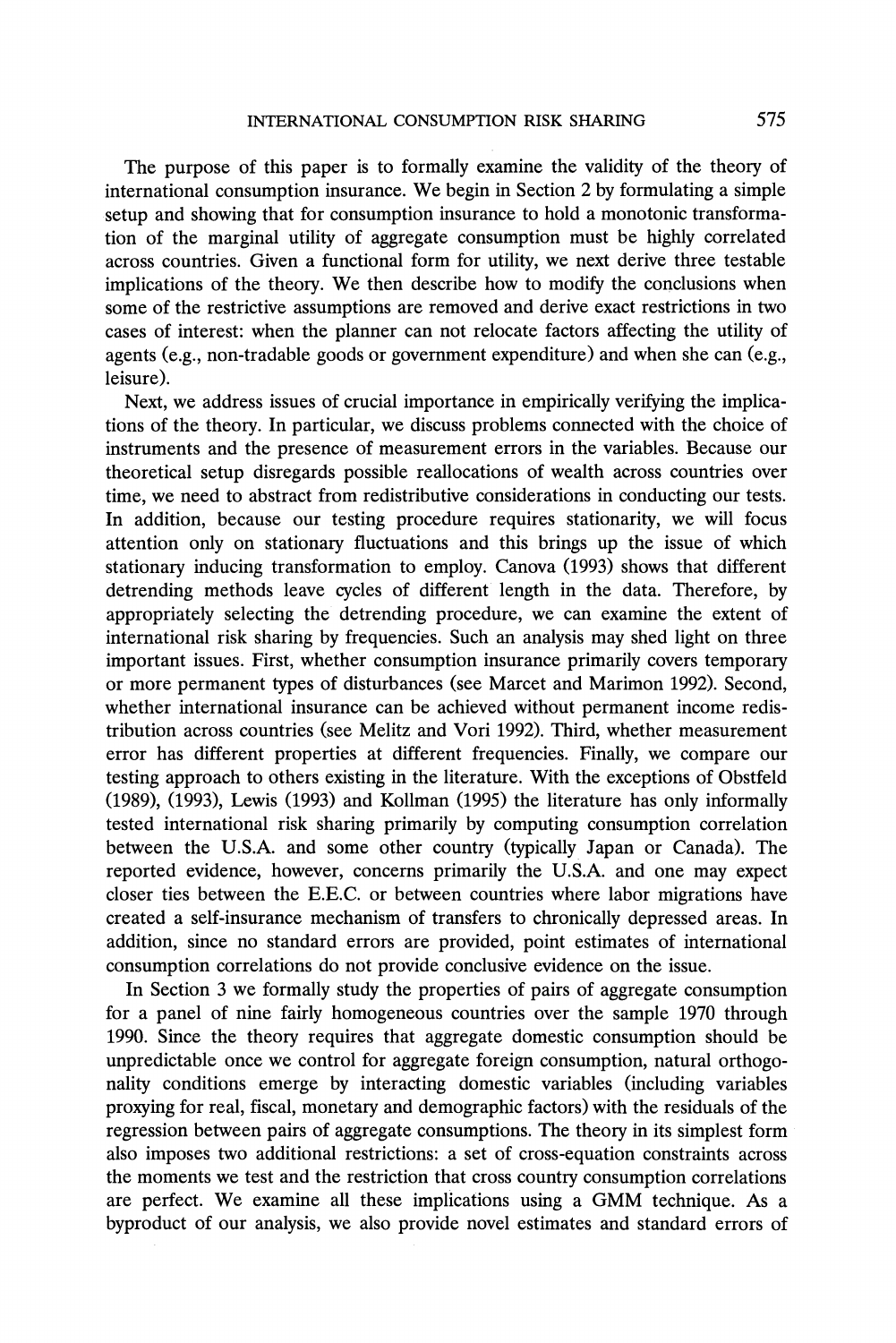**the ratios of relative risk aversion coefficients of the representative agent of pairs of countries which are of independent interest for researchers engaged in calibrating international business cycle models.** 

**Four major results stand out from our analysis. First, aggregate consumption appears to be fully insured against high frequency fluctuations in real, fiscal, monetary and demographic variables. Second, aggregate consumption covaries with some lagged demographic and labor market variables over medium-long cycles. These two results are robust to the presence of measurement errors, modifications of the empirical specification of the model, changes in the set of instruments and alterations of the functional form for the utility function. Third, the remaining two implications of international risk sharing are rejected regardless of the type of fluctuations we considered. Fourth, there is little evidence of risk sharing in the long run, both in the sense that consumption patterns tend to diverge and that the more permanent component of domestic consumption responds to fluctuations in domestic variables.** 

**Two important conclusions emerge from our investigation which we discuss in Section 4. These conclusions have implications for the design of institutions intended to implement optimal allocations, for the opening of new financial markets and for questions concerning fiscal independence of national governments in a unified Europe. First, because existing arrangements appear to provide substantial insurance against business cycle fluctuations in the short run, both the opening of international financial markets or the introduction of government institutions intended to augment the efficiency of existing markets (see Persson and Tabellini 1992) would only marginally affect the welfare of the representative agent of these countries. This result is particularly important for European countries since one of the foreseeable tasks of the central authority of a unified Europe is to provide short run consumption insurance to member countries (see Padoa-Schioppa 1987). Second, because consumption insurance is harder to obtain for low frequency fluctuations in consumption, international institutions (old and new) should be more concerned with shielding consumers from this type of domestic fluctuations. However, this type of insurance may involve semi-permanent redistribution of income. Therefore, to fully evaluate the effects of these programs on the well being of agents, it is necessary to examine them in the context of a specific model of risk sharing and redistribution.** 

## **2. THE THEORY OF INTERNATIONAL RISK SHARING**

**2.1. The Basic Setup. We assume that there is a representative consumer in**  each of the J countries of the world,  $j = 1, \ldots, J$ , with preferences defined over a **homogeneous aggregate nondurable consumption good. Let s' be the realization of**  the state at time t,  $s = 1, ..., S < \infty$  and assume that  $s_t = \{s^t, s^{t-1}, ..., s^1\}$ , the history of realizations of  $s<sup>t</sup>$ , is observed by the agents of all countries at time  $t$ , that the ex-ante probability (at time  $t = 0$ ) of a particular history realization is  $\pi(s_t)$  and that  $\sum_{s} \pi(s) = 1$ . Each country is endowed with an exogenous stochastic amount y,(s,) **of the good at each t. The lifetime expected utility of the representative consumer in**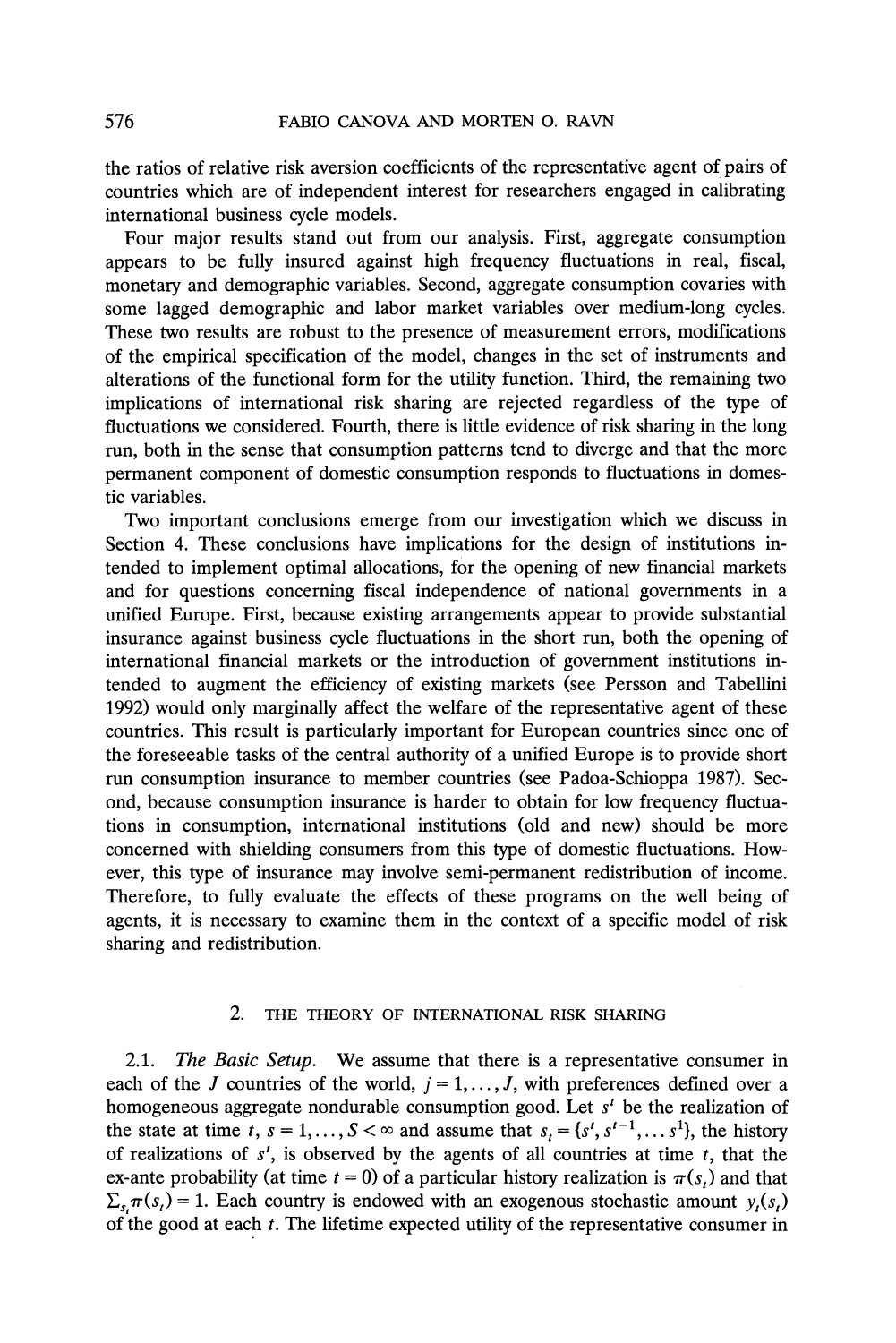**each country is given by:** 

(1) 
$$
V \equiv \sum_{t=1}^{\infty} \beta^{t} \sum_{s_t} \pi(s_t) U[c_t^{j}(s_t), b_t^{j}(s_t)]
$$

where  $0 < \beta < 1$  is the discount factor common to all j's and is independent of  $s_t$ ,  $c_i(s_i)$  is the consumption of country *j* at time *t*, if the history  $s_i$  occurs and  $b_i^j(s_i)$ **represents factors other than consumption affecting agents' utility (such as leisure, government consumption, consumption of nontradables or home production effects, as in Benhabib, Rogerson and Wright 1992, etc.). In our simplest setup b/ captures all those factors which are uninsurable from the planner's point of view (see Obstfeld 1993 for a similar interpretation). That is, the planner computes optimal allocations of the consumption goods only, taking everything else as given. This restrictive assumption will be relaxed in the next subsection where the planner is**  allowed to allocate some components of  $b_j$  (e.g., leisure) in addition to the **consumption good.** 

**The optimality condition for the planner problem is:** 

$$
\Phi_j U_{c_t}^j = \mu_t
$$

where  $U_{c_i}^j = (\partial U/\partial c_i^j(s_i))$ ,  $\mu_i = (\lambda_i/\beta^i \pi(s_i))$ ,  $\lambda_i$  is the Lagrange multiplier for the **resource constraint and**  $\Phi_j = (\Psi_j / \chi_j)$  **is a set of time and state invariant weights** which are related to the size  $\chi_i$  and the initial wealth  $\Psi_i$  of each country. Implicit in **the formulation of the problem are the assumptions that along the equilibrium path the planner does not reallocate wealth and that the size of the country (in terms of population) does not change.** 

The essence of the theory is embodied in (2) and it is given by the fact that  $\mu_t$  is **the same for all j. Consequently, (2) implies that, apart from a scale factor, the marginal utility of consumption is equalized across countries. We can use (2) and the**  fact that  $\mu$ , is independent of j, to derive the following two conditions, which must hold for any pair  $j, k \in J$ :

$$
\log U_{c_i}^j - \log U_{c_i}^k = \xi_{jk}
$$

$$
(4) \t\t \tlog U_{c_t}^j - \log U_{c_t}^a = B_j
$$

where  $U_{c_{1}}^{a} = 1/J\sum_{j=1}^{J}U_{c_{1}}^{j}$  and where  $\xi_{jk} = \log \Phi_{k} - \log \Phi_{j}$ ,  $B_{j} = \log \Phi_{a} - \log \Phi_{j}$ , and  $\Phi_a = 1/J\sum_{i=1}^{r} \Phi_i$  are independent of the date and the state. Both equations must hold for all countries, all histories  $s_t$  and all periods  $t$ , they are not distinct (taking the difference between any two indices  $j$  and  $k$  in (4) we obtain (3)) and the first is **stronger than the second since there is a loss of information in (4) due to the**  averaging of consumption across countries. That is to say, if  $(3)$  holds for all *j*, *k*, **then (4) must be satisfied, while the reverse is not true.** 

**Both (3) and (4) impose strong restrictions on the data since they equate the marginal utility of consumption for any j, k and for all histories and dates. Because**   $c<sub>t</sub>$  is not observable for all histories, and in testing risk sharing we have to face the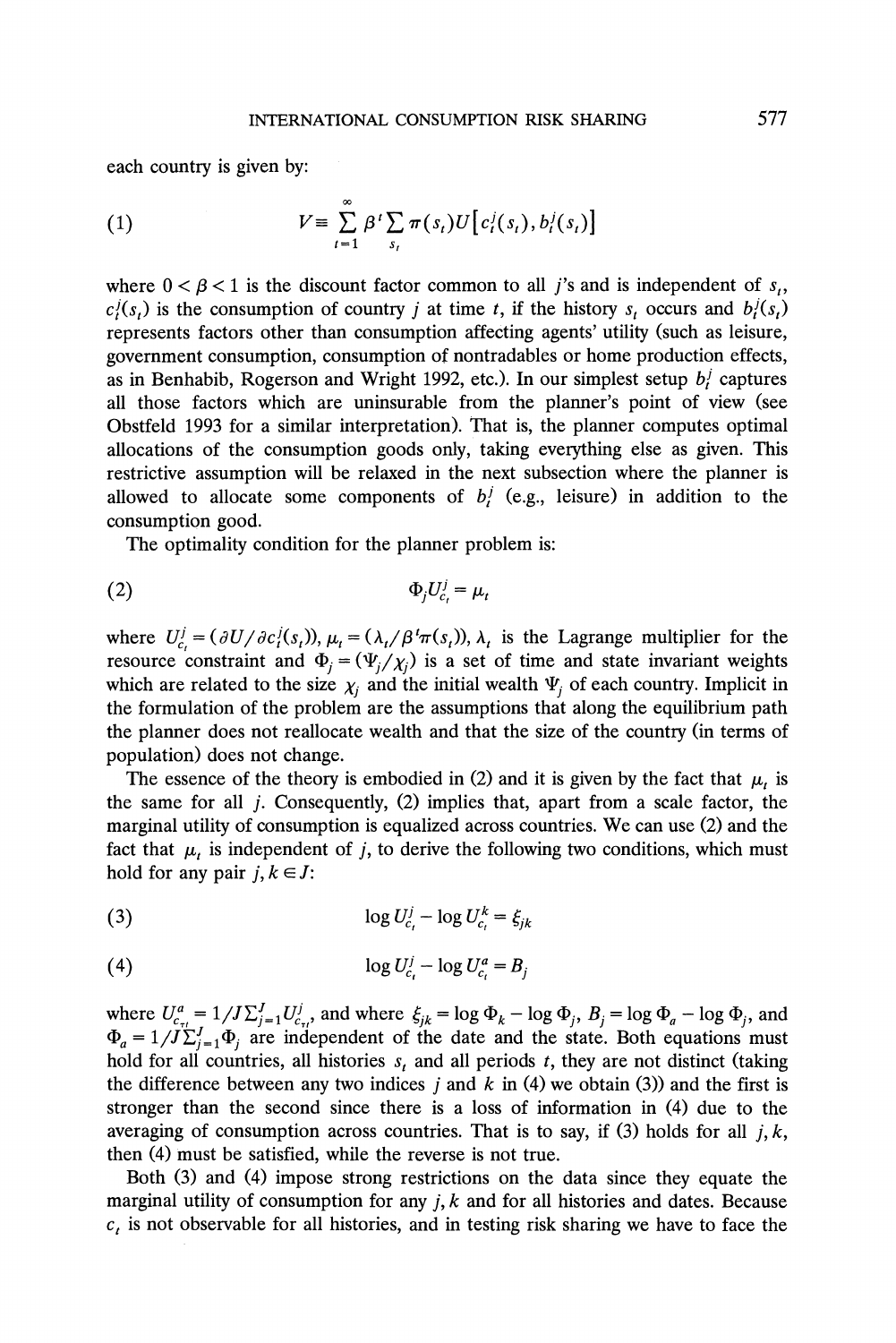**problem of uneven quality of international consumption data, we next derive weaker restrictions based on the moments of the logarithm of the marginal utility of aggregate consumption. These implications are easily testable and more robust to measurement errors. From (3) it is straightforward to obtain** 

$$
(5) \t E\big[\log U_{c_i}^j\big] = E\big[\log U_{c_i}^k\big] + \xi_{jk}
$$

(6)  $\operatorname{var}[\log U_c^j] = \operatorname{var}[\log U_c^k]$ 

(7) 
$$
\text{cov}\big[\log U_{c_i}^j, \log U_{c_i}^j\big] = \text{cov}\big[\log U_{c_i}^j, \log U_{c_i}^k\big]
$$

**Note that (6) and (7) hold regardless of the welfare weights employed in the planner problem as long as they are constant. Therefore, there are two reasons why (5)-(7) are weaker than (3). First, because they imply that international consumption insurance holds for moments of the data instead of point by point in time and state. Second, because these relationships can be examined even when the planner weights are unknown.** 

**There are many decentralization schemes which support the optimal risk sharing allocations. To achieve optimality in decentralized economies it is typical to assume the existence of equity markets in each country (as in Lucas 1982) or of contingent claim markets where countries trade claims to each others income (as in Backus, Kehoe and Kydland 1992). However, even when contingent claims markets are missing, richness in the set of trading opportunities may partially compensate for the lack of variety in the available securities (see Duffie and Huang 1985). At the polar extreme, the lack of international financial markets is not sufficient to prevent risk sharing. For example, Persson and Tabellini (1992) describe a cooperative political equilibrium arrangement which implements optimal allocations even when international financial markets are absent. Because of these considerations and since the implementation of the tests is unaffected, we decided to leave the financial instruments available to agents unspecified (see also Townsend 1994 on this point).** 

**To give empirical content to the theory, we use a homothetic utility function of the type** 

(8) 
$$
U(c_i^j, b_i^j) = \frac{1}{1 - \sigma_j} \Big[ \big( c_i^j b_i^j \big)^{1 - \sigma_j} - 1 \Big] \quad \text{if } \sigma_j \neq 1 \quad \forall j
$$

(9) 
$$
U(c_i^j, b_i^j) = \log(c_i^j) + A^j \log(b_i^j) \text{ otherwise } \forall j
$$

where  $\sigma_i$  is the coefficient of constant relative risk aversion (CRRA) of country *i*. **Although we adopted a CRRA specification, any member of the class of HARA utility functions would serve the purpose (see Brennan and Solnick 1989). We selected a CRRA utility function because it is consistent with a balanced growth path. Devereux, Gregory and Smith (1992), who have studied the implications of risk sharing in an international model of the business cycle where leisure choices are**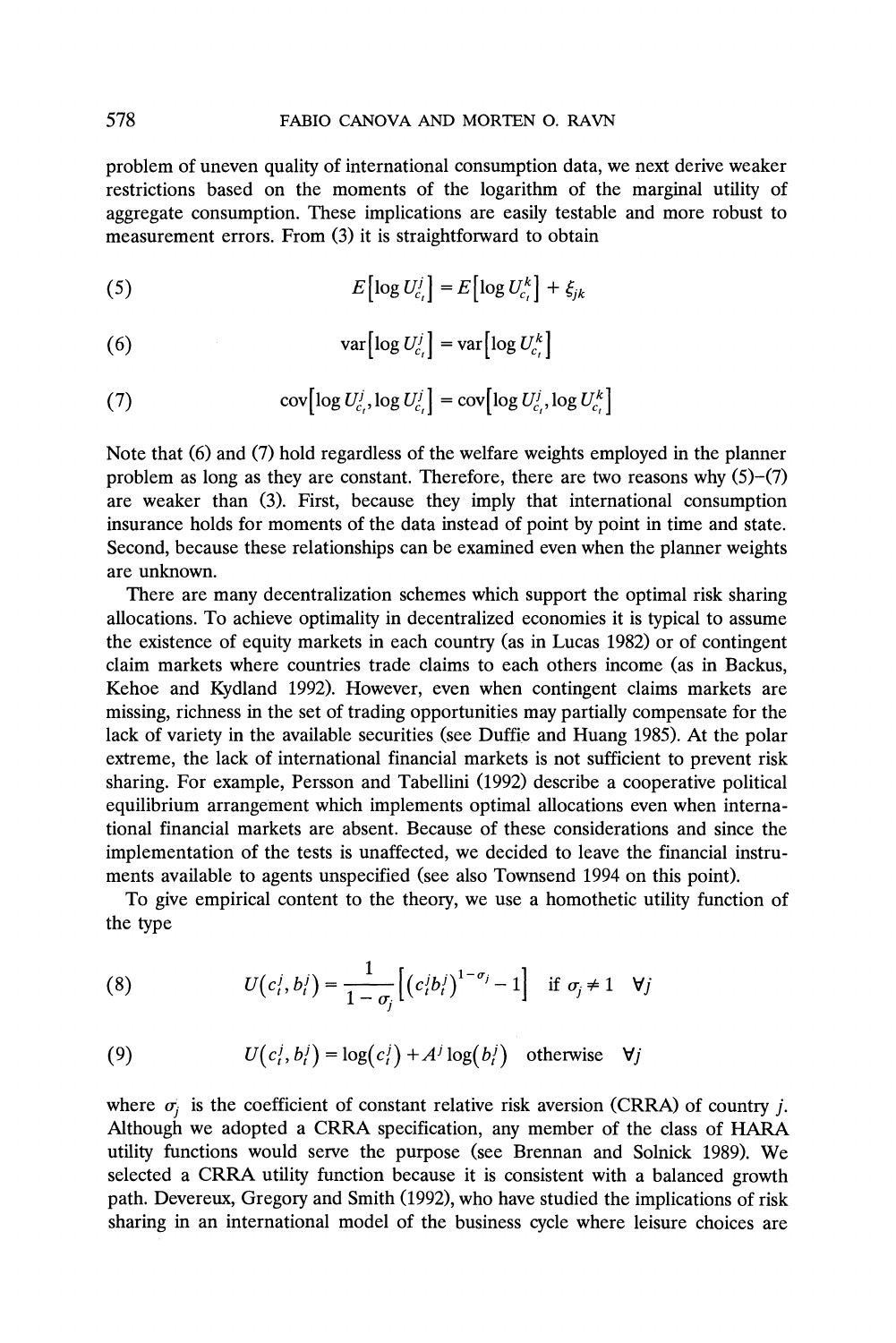**included, have used a utility function of the form:** 

(10) 
$$
U[c_i(s_i), n_i(s_i)] = \log(c_i^j - \gamma n_i^j)
$$

where  $n_t$  is hours. For these preferences, the marginal utility of consumption is not **independent of labor supply choices but the income elasticity of leisure is zero. However, these preferences are not of the HARA class and are incompatible with balanced growth.** 

Given (8)–(9) and setting  $b_i^j = b$ ,  $\forall j, t$  for the moment, we let

(11) 
$$
X_{1t} = \log c_t^j - \left(\frac{\sigma_k}{\sigma_j}\right) \log c_t^k + \xi_1
$$

(12) 
$$
X_{2t} = \left(\log c_i^t\right)^2 - \left(\frac{\sigma_k}{\sigma_j}\right)^2 \left(\log c_i^k\right)^2
$$

(13) 
$$
X_{3t} = \sqrt{\left(\log c_i^j\right)^2 \left(\log c_i^k\right)^2} - \left(\frac{\sigma_k}{\sigma_j}\right) \text{corr}\left(\log c_i^j, \log c_i^k\right) \left(\log c_i^j\right)^{-2}
$$

where  $\xi_1$  is a constant function of the welfare weights and of the CRRA coefficient of country *j* and let  $X_t = [X_{1t}, X_{2t}, X_{3t}]'$ . The first testable implication of the theory, given our setup and the auxiliary assumptions, is that  $X_t$  should be unpredictable. That is, for any variable  $Z_t$  belonging to the information set available at  $t, E_t[X_t | Z_t] = 0$ . Since  $s_t$  is observed in all countries,  $Z_t$  may in principle include **variables of all countries in the panel. However, to make tests of the theory more**  stringent, we will consider only  $Z_t$  variables which are specific to country *j*.

**The theory of international risk sharing also imposes cross equation constraints across (11)-(13). A second implication of the theory is therefore that a transformation of the slope coefficient of the three moment conditions equals the ratio of the coefficients of relative risk aversion of the representative agents of the two countries. These restrictions are distinct from the basic orthogonality conditions, inde**pendent of the chosen functional form for utility (see  $(5)-(7)$ ) and provide a further **and more stringent test of the theory. Finally, in our restricted setup, risk sharing implies that consumption correlations for any pair of countries should be perfect.**  This can be easily seen from (6) and (7) and the fact that  $\text{cov}[\log U_{c_{rt}}^k \log U_{c_{rt-a}}^k] =$  $\text{cov}[\log U_{c}^j \log U_{c}^j]$ ,  $\nabla q$ . This restriction is independent of the functional form for **utility, but not of the other restrictions imposed by the theory.** 

**The three implications we have derived are robust to modifications of several assumptions of the model. For example, we can relax the assumption that there is only one good. As long as there is complete specialization, that is country j receives an endowment of good j only, pairs of aggregate consumption still satisfy (3), and given our CRRA specification for utility, the implications we derived still hold. However, when there are multiple goods country specific disturbances change the terms of trade and these changes may automatically pool national risk. For example, in Cole and Obstfeld (1991) a technology shock induces, other things being equal, a**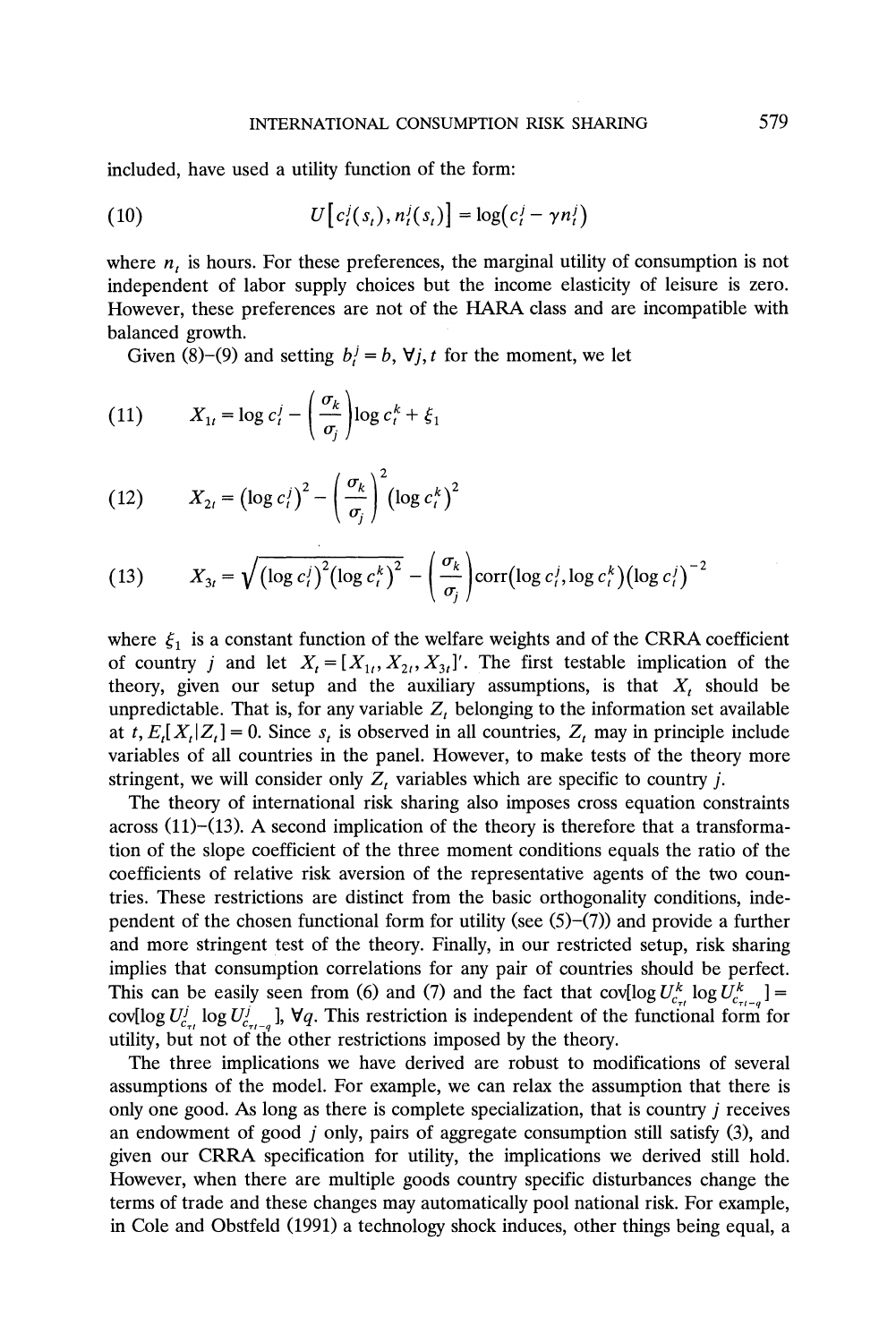**negative relationship between terms of trade and output. We could further relax the exchange economy setup, assume that production requires capital goods from one or more countries and still generate the same three empirical implications obtained in the simplest setup (see Cole and Obstfeld 1991).** 

**The empirical implications we have derived are also qualitatively robust to the assumption of a representative agent in each country. If there is some heterogeneity within each country one can assume that the planner maximizes a weighted average of the expected utility of the median voter of each country (as in Persson and Tabellini 1992) and obtain, once again, condition (3). If (8) and (9) are the**  instantaneous utility function of the median voter with  $b_i^j = b$ ,  $\forall t, j$ , then (11)-(13) still hold but now  $\xi_1$  is a function of the characteristics of the median voter of **countries j and k.** 

**It is useful to ask whether it makes any difference for the restrictions we have**  derived if  $y_t$  contains both an idiosyncratic and an aggregate component. Since  $(3)$  is **obtained without any reference to the stochastic process for income, it holds under alternative assumptions on the properties of the idiosyncratic and of the aggregate component of income. Therefore, in our simple setup and given the auxiliary assumptions made, risk sharing implies that domestic consumption should react to total world income not to individual income or to any of the two components of individual income (see also Crucini 1994).** 

**Finally, since (3) is independent of the functional form for utility selected, it holds when preferences do not display time separability in consumption (e.g., when there is habit persistence or durability in consumption, see Mace 1991). Furthermore, because versions of the Porteus-Kreps preferences are observationally equivalent to von Neumann-Morgenstern preferences with a particular form of habit persistence (see Constantinides 1991), (3) holds even when preferences satisfy non-expected utility axioms. If the instantaneous utility function is specified as in (8) and (9),**  where now  $c_i^j = C_i^j - \sum_{p=1}^p \alpha_p C_{i-p}^j$  and  $\alpha_p > 0$  with habit persistence and  $\alpha_p < 0$ with durability, the three testable implications we derived still hold with  $c_t$  now **representing a linear combination of current and past consumption. There are two**  consequences of this. First, the theory predicts that  $X_t$ , constructed with linear **combinations of current and past consumptions, is unpredictable. Second, if only**  current consumption is used to generate orthogonality conditions,  $E(X_t|Z_t) \neq 0$ , unless  $Z_t$  are uncorrelated with past  $p$  lags of consumption.

**2.2. Extensions. The setup we have used so far is appealing because it is**  simple but it imposes restrictive assumptions on the type of effects that  $b_i^j$  may **capture and on the activities of the planner. Here we examine first what happens**  when some of the components of  $b_t^j$  are stochastic but still beyond the control of the **planner (e.g., if there is domestic stochastic government expenditure or stochastic non-traded or home produced goods in the utility) and, second, what happens when**  some of the stochastic components of  $b_i^j$  are under the control of the planner (e.g., if  $b_i$  includes leisure choices).

**To see exactly what the first extension entitles we consider the special case where b/ represents non-tradables. In this case (3) still holds. However, if there are**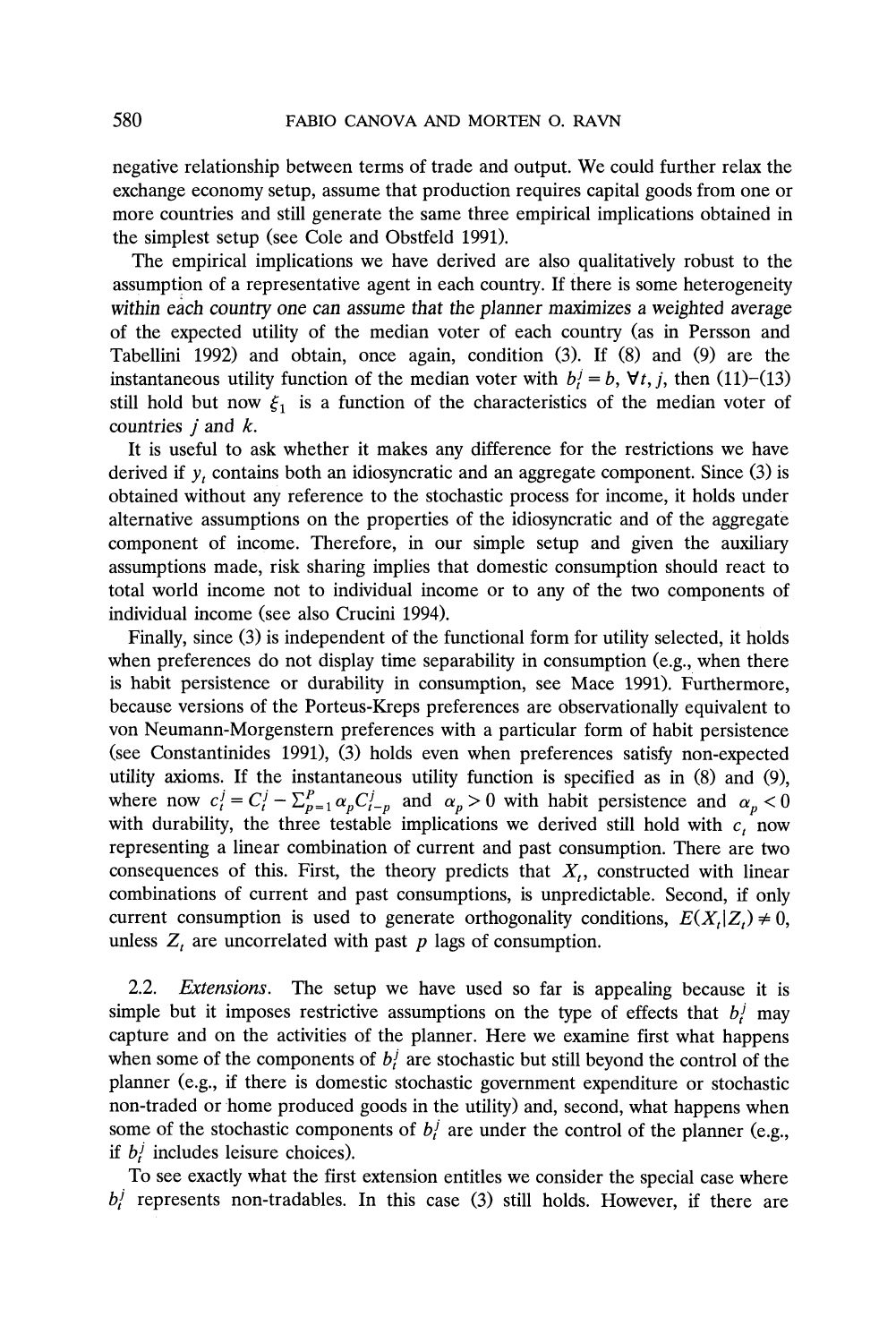**tradable and non-tradable goods and the instantaneous utility function is of the form:** 

(14) 
$$
U[c_i^j(s_{\tau t}), b_i^j(s_{\tau t})] = \frac{1}{1 - \sigma_j} ((tr_i^j)^{\gamma_j} (nt_i^j)^{1 - \gamma_j})^{1 - \sigma_j} \text{ if } \sigma_j \neq 1 \ \forall j
$$

(15) 
$$
U[c_i(s_{\tau t}), b_i^j(s_{\tau t})] = \log(tr_i^j) + A^j \log(nt_i^j) \text{ if } \sigma_j = 1 \forall j
$$

where  $nt_i^j$  is non-tradable consumption,  $tr_i^j$  is tradable consumption and  $\gamma_j$  is the **share of tradables in total consumption in country j, the optimality condition implies that** 

(16) 
$$
x_{1t}^* = \log(tr_t^j) - \frac{\gamma_k(1 - \sigma_k) - 1}{\gamma_j(1 - \sigma_j) - 1} \log(tr_t^k) - w_{1t} - w_2
$$

(17) 
$$
x_{2t}^* = \left(\log tr_i^j\right)^2 - \left(\frac{\gamma_k(1-\sigma_k)-1}{\gamma_j(1-\sigma_j)-1}\right)^2 \left(\log (tr_i^k)\right)^2 - w_{1t}^2
$$

(18) 
$$
x_{3t}^* = \sqrt{\frac{(\log tr_i^j)^2 (\log tr_i^k)^2}} - \left(\frac{\gamma_j (1 - \sigma_j) - 1}{\gamma_k (1 - \sigma_k) - 1}\right) \left(\text{corr}(\log(tr_i^j) \log(tr_i^k)) \left(\log(tr_i^j)^{-2}\right) - \sqrt{(\log tr_i^k)^2 (\log tr_i^j)^2 w_{1t} (\log tr_i^j)^{-1}}\right)
$$

are unpredictable where  $w_{1t} = (1/(\gamma_j(1 - \sigma_j) - 1))[(1 - \gamma_k)(1 - \sigma_k)\log nt_i^k - (1 - \gamma_j))$  $(1 - \sigma_i) \log \frac{nt_i!}{t}$ ,  $w_2 = \frac{1}{\gamma(\gamma_i(1 - \sigma_i) - 1)} (\log \Phi_k - \log \Phi_i + \log \gamma_k - \log \gamma_i)$ . From **(16)-(18), it is clear that if the marginal utility is nonseparable in traded and non-traded consumption, fluctuations in the endowment of domestic and foreign non-tradables affect the optimal allocation of the traded good. In particular, the**  optimal allocation depends on the share parameter  $(\gamma_i)$ , the intertemporal elasticity of substitution  $(1/\sigma_i)$  and the joint processes for traded and non-traded goods (see **Tesar 1993).** 

Similarly, if  $b_i^j$  is identified with home production or with exogenous government **consumption expenditure affecting the utility of the agents of their own country, the optimality condition for the planner problem still requires the equalization of the marginal utility of private consumption across countries. However, when private and government consumption expenditure (or home production) are nonseparable in utility and because these factors are country specific and cannot be reallocated by the planner, the logic of these cases is identical to the case of non-tradables: fluctuations in government expenditure or home produced output affects the optimal allocations of the market consumption good.**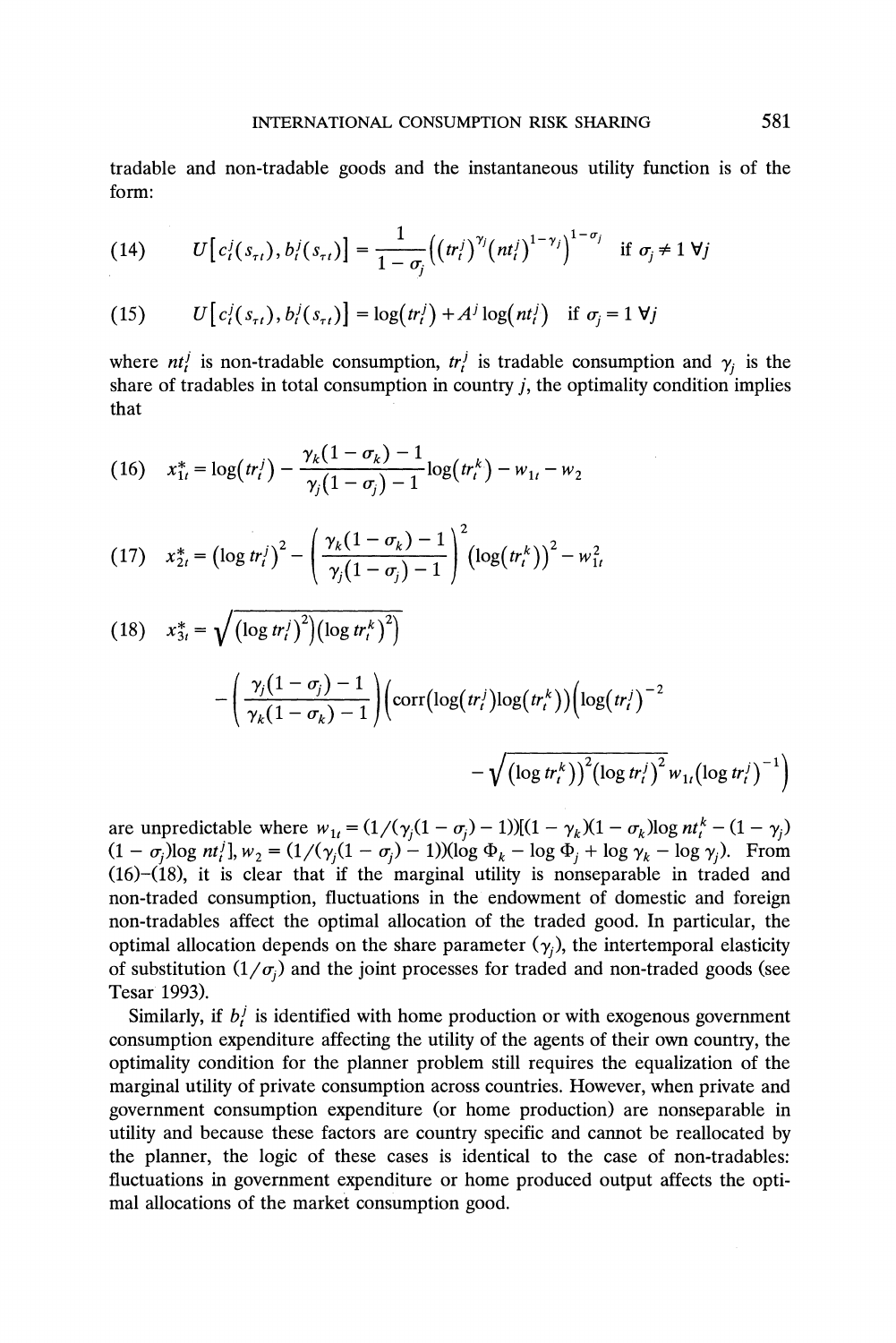**There are several implications of these results. First, while the optimality condition requires that**  $E(X_t^* | Z_t) = 0$ **, it is not necessarily the case that**  $E(X_t | Z_t) = 0$ where  $X_t$  is computed neglecting that  $b_t^j$  are stochastic. In other words, unless  $Z_t$ are uncorrelated with  $b_i^j$ , tests conducted using consumption data only will generally **reject unpredictability. Second, while the cross equation restrictions still hold, the estimated slope parameter measures a nonlinear combination of the ratio of the relative risk aversion coefficients between pair of countries and the ratio of shares of private (tradable) consumption in the utility. Third, it is no longer true that international consumption correlations are perfect, unless the utility function is**  separable in  $c_i^j$  and  $b_i^j$ . Therefore, finding that consumption correlations are less **than perfect is not necessarily an indication of the lack of full risk sharing. Conversely, even if risk sharing is perfect, the presence of factors entering in a nonseparable way with consumption in utility drives a wedge between the profile of domestic and foreign consumption (see also Marrinan 1994 on this point).** 

**Next, consider the case where the planner has control over the cross country**  allocation of  $b_i$ . To make the exposition concrete, we let  $b_i$  represent leisure. To **make the problem meaningful we abandon the pure exchange setup and assume that**   $y_t^j$  is produced with domestic labor according to  $y_{it} = f_t^j (1 - L_{it})$  where  $(1 - L_{it})$  is the amount of labor used in country *j*,  $f_t^j$  is time varying because of a country **specific technology disturbance and satisfies standard regularity conditions. Let the instantaneous utility function be:** 

(19) 
$$
U[c_i^j(s_{\tau i}), b_i^j(s_{\tau i})] = \frac{1}{1 - \sigma_j} ((c_i^j)^{\gamma_j} (L_i^j)^{1 - \gamma_j})^{1 - \sigma_j}, \text{ if } \sigma_j \neq 1 \forall j
$$

(20) 
$$
U\big[c_i^j(s_{\tau t}), b_i^j(s_{\tau t})\big] = \log(c_i^j) + A^j \log(L_i^j) \text{ if } \sigma_j = 1 \forall j
$$

where  $\gamma_j$  represents the share of consumption in the utility function of country j. **Manipulation of the two first order conditions, yields that**  $\hat{X}_t = [\hat{x}_{1t}, \hat{x}_{2t}, \hat{x}_{3t}]$ **, defined as:** 

(21) 
$$
\hat{x}_{1t} = \log c_t^j - \log c_t^k - \log L_t^j + \log L_t^k - \log f_{jt}^{\prime} + \log f_{kt}^{\prime} - B_{jk}
$$

(22) 
$$
\hat{x}_{2t} = (\log c_t^j)^2 - (\log c_t^k)^2 - (\log L_t^j)^2 + (\log L_t^k)^2 - (\log f_{it}')^2 + (\log f_{kt}')^2
$$

$$
(23) \hat{x}_{3t} = \sqrt{\left(\log c_i^j\right)^2 \left(\log c_i^k\right)^2} - \text{corr}\left(\log(c_i^j), \log(c_i^j)\right) \left(\log c_i^j\right)^{-2}
$$

$$
-\log(c_i^j)^{-1} \left[\left(\log L_i^j\right) - \left(\log L_i^k\right) + \left(\log f_{jt}^j\right) - \left(\log f_{kt}^j\right)\right]
$$

should be unpredictable given the information available at  $t$ , where  $f'_{it}$  is the **marginal product of labor in country** *j* **and**  $B_{jk} = \log((1 - \gamma_k)/\gamma_k) - \log((1 - \gamma_j)/\gamma_j)$  $+ \log(\Phi_k / \Phi_i)$ . The modified condition for international insurance states that differ**ences in the moments of consumption profiles across countries should be matched by differences in the moments of leisure and productivity profiles. No other variable**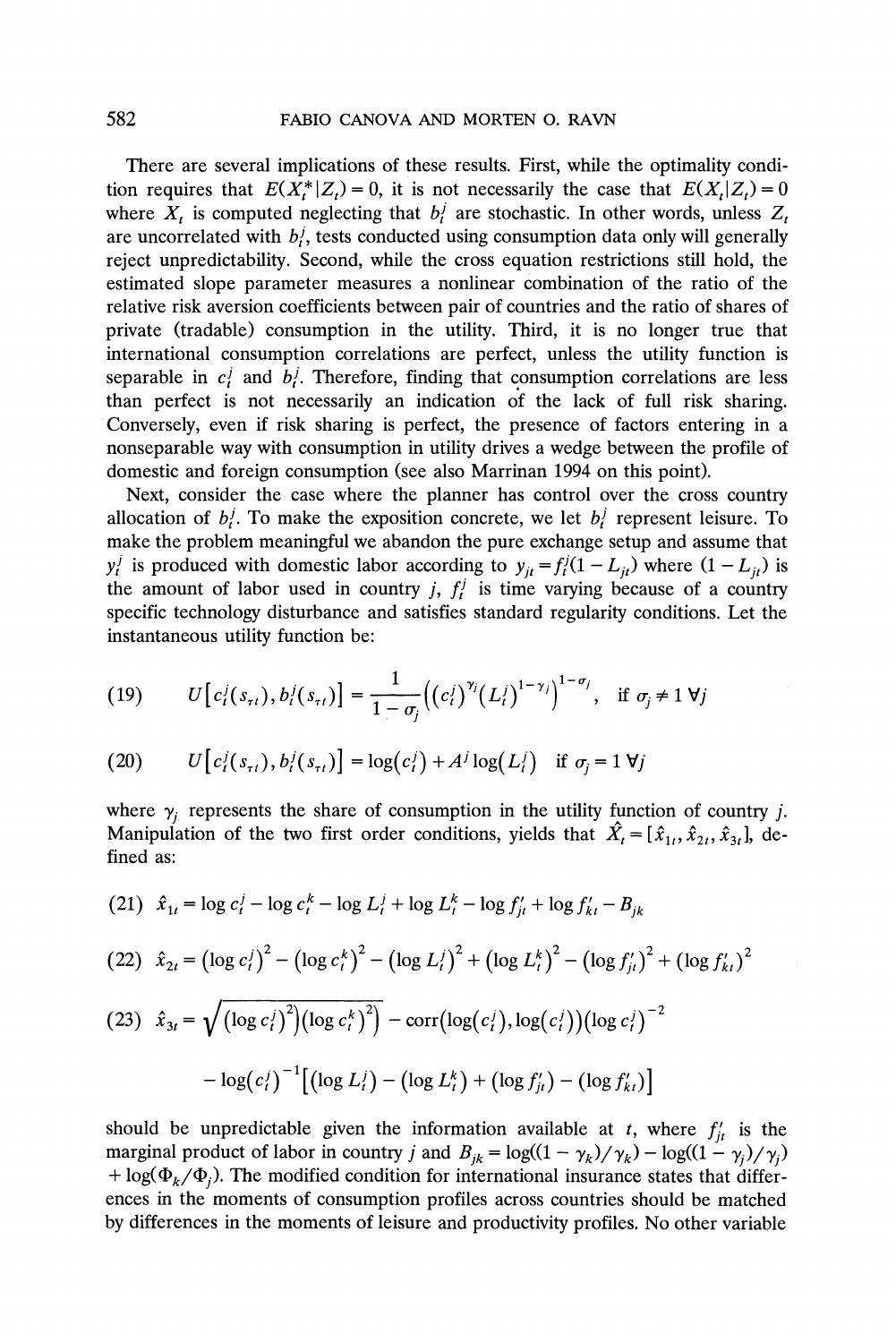**should be important in predicting differences in aggregate consumption across countries. Once again, while there are cross equation constraints, it is no longer true**  in this setup that cross country consumption correlations are perfect.

**2.3. Empirical Issues. In both extensions we have presented and when utility is time nonseparable, testing international consumption risk sharing using only**  private aggregate consumption data to construct  $X_t$  is valid as long as the instru**ments are judiciously chosen. In other words, if an econometrician omits variables which are stochastic and either nonseparable with consumption in the utility function, enter in the computation of the optimal planner rule or help to predict these variables, she may reject full risk sharing even if it holds true. For example, when tradables and non-tradables are nonseparable in the utility function, variables like domestic income or domestic production may be significant in predicting X, because they may be correlated with consumption of non-tradables in country j (as noted by Dellas and Stockman 1989). Similarly, domestic income is a poor instrument if government consumption enters the utility function, in particular, when government expenditure accounts for a large portion of GDP; lagged consumption may help to predict cross country differences if preference are time nonseparable in consumption; finally, variables correlated with the marginal product of labor may be significant in explaining differences in private consumption across countries if leisure is a choice variable.** 

**Because we want to examine the implications of the theory in its simplest form and interpret deviation from full risk sharing when they arise we proceed in two steps: first, we exclude all these variables from the Z, vector and examine whether the basic implications of the theory hold. Second, if the theory is rejected we add them to the instruments to see if their omission is responsible for the results. If not, misspecification of the nonseparable effects in preferences is unlikely to be the cause of the rejection of the theory.** 

**There are three further empirical issues, all having to do with the selection of the**   $Z_t$  vector, which need to be addressed before the tests are undertaken. The first **concerns the presence of measurement error in consumption. It is very likely that the properties of the measurement error in consumption differ across countries given the variety of collection procedures employed and this may generate serially**  correlated measurement errors in  $X_t$ . In this case, care must be exercised in selecting the  $Z_t$ 's because testing may be invalid when the instruments are mismeasured and the error is correlated with the measurement error in  $X_t$ . For example, if **measurement errors in consumption are highly serially correlated but uncorrelated across countries, lagged consumption may not be a valid instrument even when the theory in its simplest form holds. Similarly, current GDP may not be a valid instrument since its measurement error may be highly correlated with the measurement error in domestic consumption (see also Cochrane 1991). To reduce the extent of the serial correlation in the measurement errors one can consider instruments sufficiently lagged in the past. This procedure has however the disadvantage of also reducing the power of the tests since the correlation of the instruments with the current marginal utility of consumption will also be smaller. An alternative approach, which will reduce the importance of measurement error without necessarily**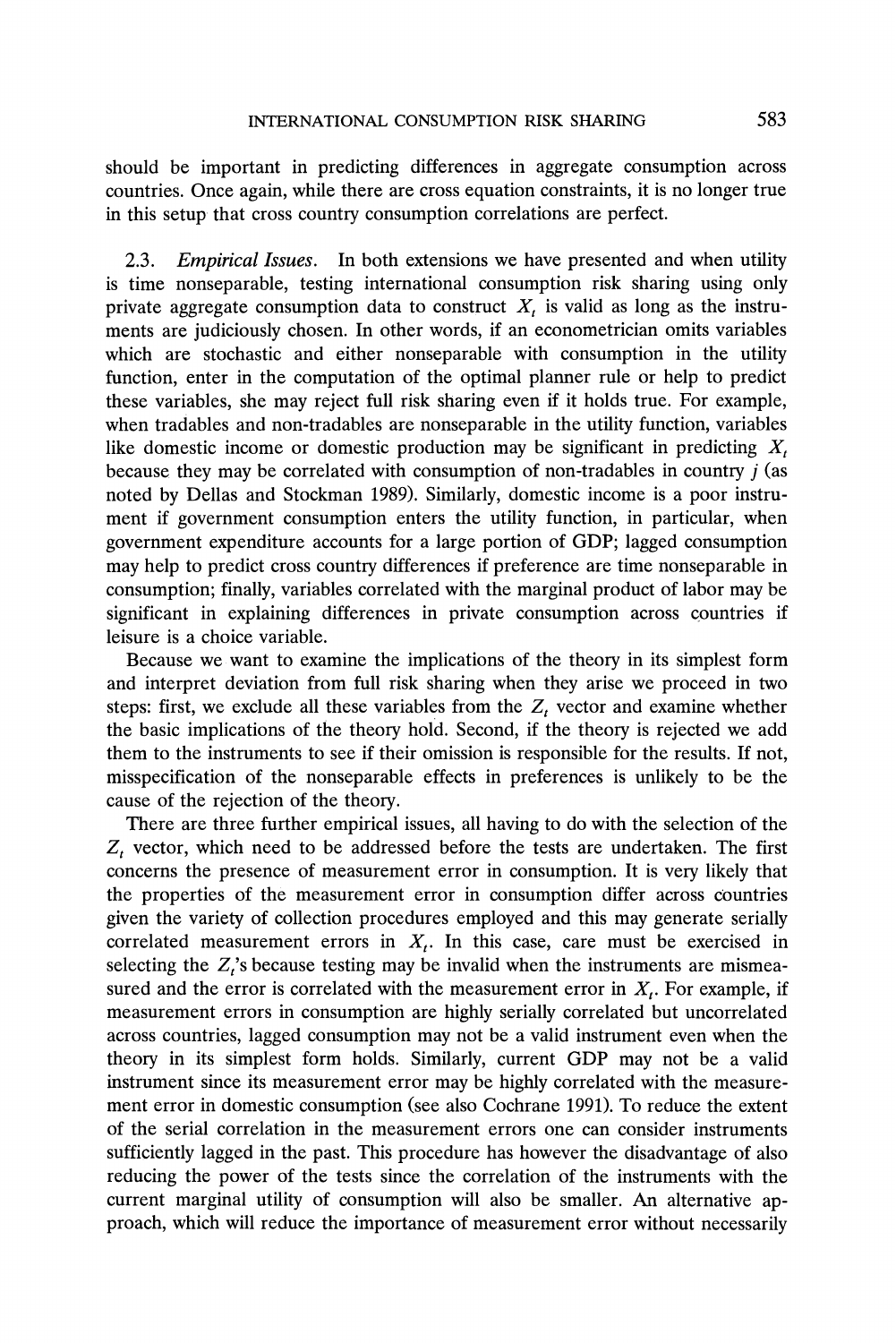affecting the power of the tests, is to use as instruments the component of  $Z_t$  which is unexplained by past values of  $Z_t$ . To see why this may solve the problem suppose **that measurement error is the same for all variables in a given country, it is**  stationary and it is serially correlated over time. Then  $T^{-1}\Sigma_t X_t Z_{t-m} \to 0$  only as  $m \to \infty$ . However,  $T^{-1}\Sigma_t X_t\hat{Z}_{t-m}$  where  $\hat{Z}_{t-m} = Z_{t-m} - E[Z_{t-m}|I_{t-m}]$ , where  $I_t$  is the information set at  $t$ , is likely to be zero even for small  $m$  since the constant and **common component of the measurement error is purged, to some extent, from the**  instruments. Using  $\hat{Z}_t$  in place of  $Z_t$  may also be more consistent with the idea that **the logarithm of the marginal utility of domestic consumption is insensitive to idiosyncratic shocks (see Mace 1991, or Townsend 1994). Comparing the results**  obtained with  $\hat{Z}_t$  and  $Z_t$  as instruments may therefore shed light on some of the **properties of the measurement errors.** 

**As we have already stressed, in our setup the planner does not reallocate wealth along the equilibrium path. To examine the empirical counterpart of the theory we therefore need to abstract from redistributive considerations. That is to say, variables correlated with wealth differences across pairs of countries should be excluded**  from the  $Z_t$  vector as they are likely to be correlated with cross country differences **in consumption profiles. As this exclusion may substantially reduce the dimensional**ity of the  $Z_t$  vector, one can alternatively restrict attention to those  $Z_t$ 's which may **reflect idiosyncratic cyclical fluctuations. One way to insure that this is the case is to transform the data into a stationary form. Apart from theoretical considerations,**  stationarity of  $X_t$  and  $Z_t$  is also needed by our estimation and testing methodology.

**The third issue concerns how to induce stationarity in the data. Since there are many detrending procedures which make a time series stationary, one may consider whether the choice of detrending affects the conclusions. There are various reasons for why this could happen. For example, it may be the case that short-term fluctuations are easier to insure than fluctuations that have a more permanent nature since the latter may signal structural imbalances and the possibility of debt repudiation. Alternatively, it may well be the case that measurement errors are more important at some frequencies than others (e.g., growth rates are easier to measure than levels). For this reason we detrend the data with three methods: linear detrending (LT), Hodrick and Prescott filtering (HP) and first order differencing (FOD). Canova (1993) has demonstrated that these detrending methods leave stationary cycles in the data with an average periodicity of less than 3 years for FOD, between 4 to 6 years for HP and 7 to 10 years for LT. By using three different methods we are therefore able to investigate whether risk sharing occur at some particular frequencies of the spectrum.2 To illustrate these characteristics of the filters, we plot in Figure 1 the three cyclical components obtained by applying the three detrending methods to U.S. consumption data. An alternative view about this topic is that certain detrending methods are optimal given a particular generating** 

**<sup>2</sup> It is useful to stress that an approach that separates the information by frequency shares some similarities with "band spectrum regression" technique of Engle (1974), and with the procedure used in Canova and Dellas (1993), where one computes the average coherence between pairs of series in a selected frequency band and checks whether the value of the statistic over the band can be related to interesting variables.**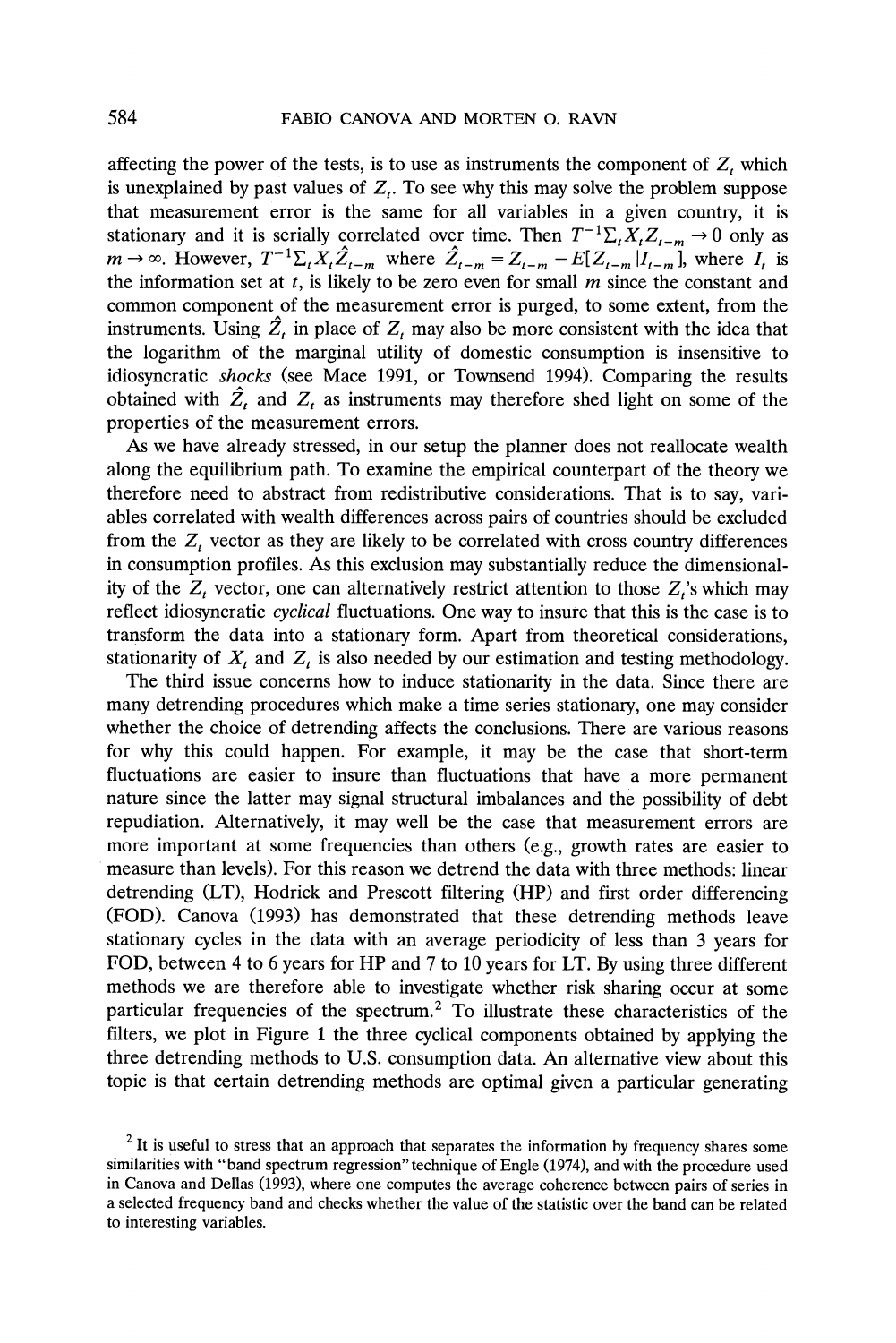

**process for the data (see King and Rebelo 1993). Accordingly, the use of a particular filter may lead to distortions if applied to a series for which it is not optimal (e.g., the application of HP filter to random walk data in Harvey and Jeager 1993). However, to proceed this way one has to assume that the investigator knows the DGP of the series, an assumption we are reluctant to make given the size of the available data and existing econometric techniques.**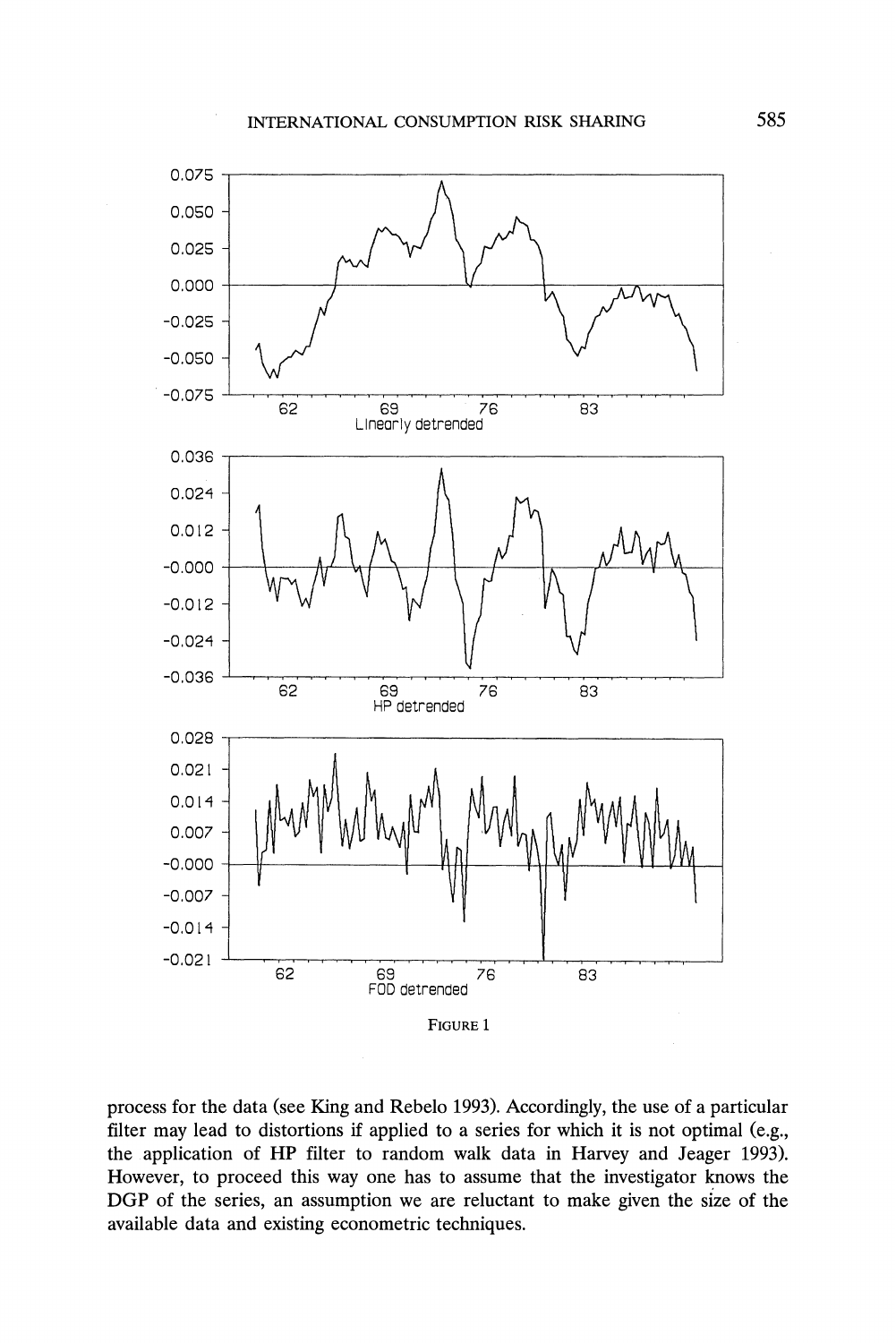**To test the three implications of the theory we will employ a GMM methodology.**  To check for the unpredictability of  $X_t$  we examine whether the coefficients of a regression of  $X_t$  on the instruments are all zero using a J-test. To test the validity of **the cross equation constraints, we take unrestricted GMM estimates of the slope coefficients of the three moment conditions and test their equality using a Wald test. Finally, to examine whether cross country consumption correlations are perfect we employ a t-test on the Fisher Z-transform of the estimated correlations implicit in**  the slope coefficient of  $X_{3}$  and their standard deviations.

**We conduct our investigation using a panel consisting of nine O.E.C.D countries: Australia, Canada, France, Germany, Italy, Japan, Switzerland, United Kingdom, and U.S.A. and test the restrictions on a country-pair basis. This strategy minimizes the chance of incorrect inferences due to anomalies associated with one specific country and gives more power to the tests. The countries were selected because they are structurally homogeneous and because they are the only ones with consistent quarterly data for a sufficiently long span of time.** 

**As a measure of consumption we use the natural logarithm of total real aggregate consumption per-capita. Total consumption may not be an ideal measure for our exercises, especially if there are persistent cross country differences in the components of aggregate consumption (such as services, which account for a large portion of nontraded goods). Nevertheless, there are serious problems in obtaining disaggregated data and if one wants to restrict attention to only nondurables and services or exclude nontradables from consumption data, the panel of countries must be drastically reduced. In addition, there is no a priori reason to expect that the use of more disaggregated data would reduce misspecification. If risk sharing is associated with consumption of nondurables and services or tradables and the utility function is separable between various categories of consumption goods, it is appropriate to use a consumption measure that excludes durables and nontradables. However, if the utility function is nonseparable between various types of goods, then excluding durables or nontradables would cause distortions. Finally, it has to be kept in mind that cross-country differences in measurement errors are likely to be more serious the more disaggregated is the consumption data used. As instruments in the tests we use proxies for real, fiscal, monetary and demographic variables. The sources of the data, its definition and its sample availability are described in the appendix.** 

**2.4. A Comparison with the Existing Literature. Although the theory of consumption insurance is a quarter of a century old (see Wilson 1968) relatively few formal empirical investigations of the implications of the insurance proposition have been conducted. Mace (1991), Cochrane (1991) and Townsend (1994) have investigated whether agents respond to aggregate but not to idiosyncratic shocks. Mace and Townsend use individual income as a measure of idiosyncratic shocks and investigate whether agents react to individual income using pooled time series cross sectional regressions. Cochrane employs a number of individual characteristics to capture idiosyncratic shocks and tests whether variations in consumption are related to changes in these individual characteristics using a cross-section approach. All authors find some evidence of pooling of idiosyncratic shocks, but they also find that there are many sources of individual risk (such as long illnesses or long unemploy-**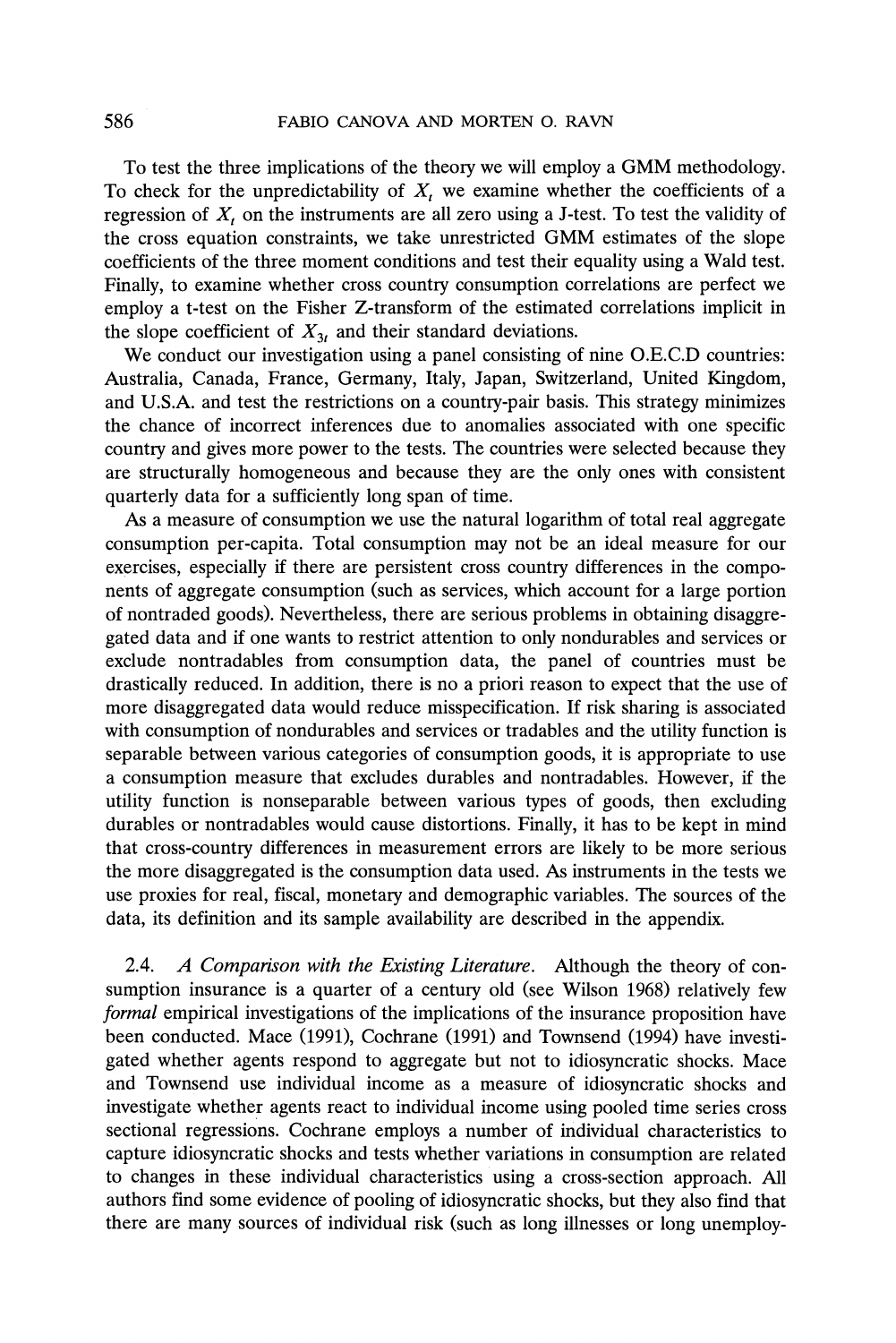**ment spells) which cannot be insured. There are two major differences between our approach and theirs. First, we test risk sharing employing time series observations for a sufficiently long time span (Townsend (1994) attempted to do the same but had only 10 annual observations per individual household). Second, we use different estimation and testing techniques.** 

**Asdrubali, Sorensen and Yosha (1995) have examined the extent of regional risk sharing in the U.S.A. in an ingenious way. Instead of testing whether allocations are optimal, their work aims at examining how much of the time series variance of state income is insured by factor mobility, government transfers and credit markets. They find that the first two channels insure a substantial portion of statewide GDP fluctuations. Crucini (1994), on the other hand, examines the extent of risk sharing in U.S.A. and in Canadian provinces by allowing consumers to invest in a world mutual fund. The regression coefficient of provincial consumption on this mutual fund measures the extent of risk pooling needed to achieve full insurance, with zero indicating perfect risk sharing and one complete autarky. As do Atkeson and Bayoumi (1993), he finds that there is insurance but that it is far from perfect.** 

**At an international level, and to the best of our knowledge, only Obstfeld (1989), (1993), Lewis (1993) and Kollman (1995) have formally examined the implications of risk sharing. Obstfeld (1989) tests uncovered interest parity in an attempt to measure the extent of capital mobility across countries and Obstfeld (1993) tests implication (11) of risk sharing as a way to gauge the completeness of the international financial markets. Kollman (1995), on the other hand, examines the implications of complete and incomplete markets for consumption and the real exchange rate in the short and long run. Because completeness of financial markets is only a sufficient but not necessary condition for full insurance to take place their tests are not completely comparable to ours. Finally, Lewis exploits cross-sectional information to examine whether domestic consumption varies with domestic income once world income is included in the regression. The results of all these investigations are mixed: they detect some evidence of financial market incompleteness but they also find that risk sharing has increased after 1973. Because our model specification, estimation technique, testing approach, data set and panel employed differ from theirs, our investigation provides an alternative and complementary attempt to evaluate the optimality of international consumption allocations.** 

## **3. THE RESULTS**

# **3.1. Business Cycle Implications.**

**3.1.1. Testing the orthogonality conditions. Table 1 presents the basic results of our investigation. It reports the significance level (in percentage terms) of a J-test for the overidentifying restrictions implied by risk sharing when we jointly use the three moment conditions (11) to (13). The first panel of the table presents results for LT detrended data, the second for HP detrended data and the third for FOD detrended data. The instruments we employ are a constant, lagged domestic outputs, lagged domestic population and lagged domestic prices. This means that when we consider, for example, the Australia-Canada pair, the instruments are a**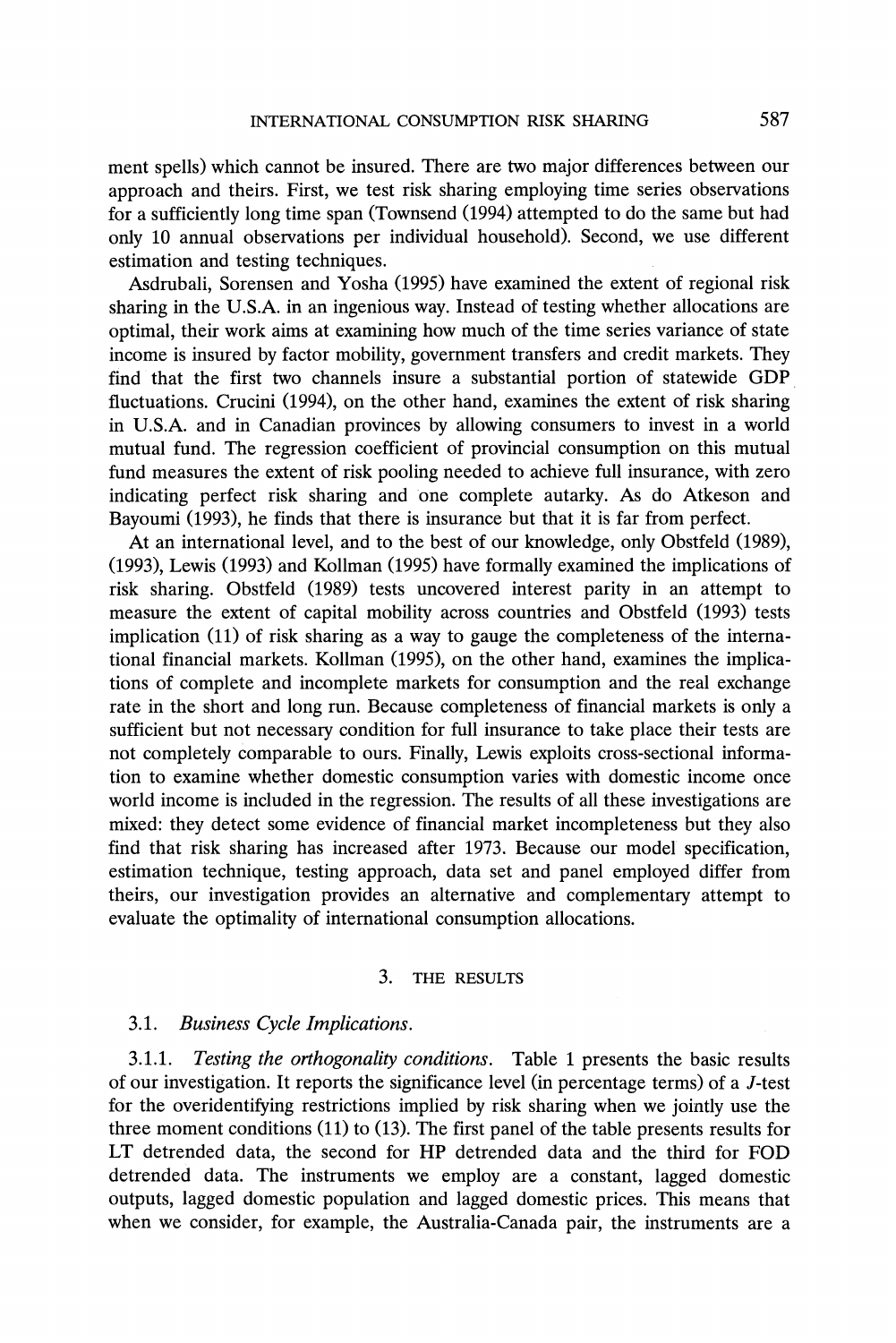**constant and lagged Australian output, population and prices. We only use lagged values of the instruments in order to minimize endogeneity problems, which are primarily present with output data, and mismeasurement problems, which may arise when the measurement error in the instruments is contemporaneously correlated with the measurement error in consumption. In all cases we apply the same detrending transformation to consumption data and to the instruments. That is, if we linearly detrend consumption, we also linearly detrend the instruments. This makes the cross frequency comparison more appropriate and allows us to address the question of the comovements between consumption and the instruments at various frequencies.** 

|                                   | Linearly Detrended data |            |            |            |                    |            |        |            |        |  |  |
|-----------------------------------|-------------------------|------------|------------|------------|--------------------|------------|--------|------------|--------|--|--|
|                                   | <b>AUS</b>              | CAN        | <b>FRA</b> | <b>ITA</b> | JAP                | SWI        | UK     | <b>USA</b> | WG     |  |  |
| <b>AUS</b>                        |                         | 0.0143     | 0.0396     | 0.1008     | 0.0791             | 0.9778     | 0.0003 | 0.6023     | 6.3237 |  |  |
| CAN                               |                         |            | 1.9655     | 0.0730     | 0.0131             | 2.9627     | 0.0001 | 0.0000     | 0.0079 |  |  |
| <b>FRA</b>                        |                         |            |            | 1.7262     | 1.9468             | 6.2842     | 0.1165 | 0.5232     | 0.7088 |  |  |
| <b>ITA</b>                        |                         |            |            |            | 0.2206             | 0.4928     | 0.8878 | 2.9091     | 0.2089 |  |  |
| <b>JAP</b>                        |                         |            |            |            |                    | 0.9912     | 0.0000 | 0.0161     | 0.9182 |  |  |
| <b>SWI</b>                        |                         |            |            |            |                    |            | 1.4268 | 7.5635     | 1.9050 |  |  |
| $\ensuremath{\mathbf{UK}}\xspace$ |                         |            |            |            |                    |            |        | 0.0041     | 0.0205 |  |  |
| <b>USA</b>                        |                         |            |            |            |                    |            |        |            | 0.0090 |  |  |
|                                   | HP Detrended data       |            |            |            |                    |            |        |            |        |  |  |
|                                   | <b>AUS</b>              | CAN        | <b>FRA</b> | <b>ITA</b> | <b>JAP</b>         | <b>SWI</b> | UK     | <b>USA</b> | WG     |  |  |
| <b>AUS</b>                        |                         | 0.8781     | 1.1076     | 12.965     | 10.040             | 25.763     | 7.2284 | 1.3623     | 14.541 |  |  |
| CAN                               |                         |            | 15.918     | 3.3472     | 7.6228             | 4.2277     | 2.5303 | 0.8536     | 0.3313 |  |  |
| <b>FRA</b>                        |                         |            |            | 8.8903     | 10.872             | 5.5677     | 7.3689 | 15.560     | 18.961 |  |  |
| <b>ITA</b>                        |                         |            |            |            | 12.452             | 7.4112     | 3.4685 | 6.1406     | 74.793 |  |  |
| <b>JAP</b>                        |                         |            |            |            |                    | 16.439     | 5.1440 | 1.5182     | 40.020 |  |  |
| SWI                               |                         |            |            |            |                    |            | 27.766 | 14.668     | 14.614 |  |  |
| <b>UK</b>                         |                         |            |            |            |                    |            |        | 0.1582     | 4.2776 |  |  |
| <b>USA</b>                        |                         |            |            |            |                    |            |        |            | 2.4461 |  |  |
|                                   |                         |            |            |            | FOD Detrended data |            |        |            |        |  |  |
|                                   | <b>AUS</b>              | <b>CAN</b> | <b>FRA</b> | <b>ITA</b> | JAP                | <b>SWI</b> | UK     | <b>USA</b> | WG     |  |  |
| <b>AUS</b>                        |                         | 27.133     | 24.361     | 17.586     | 10.810             | 34.740     | 6.0590 | 51.467     | 15.893 |  |  |
| CAN                               |                         |            | 74.914     | 48.487     | 48.610             | 15.277     | 34.339 | 92.790     | 18.617 |  |  |
| <b>FRA</b>                        |                         |            |            | 15.146     | 49.769             | 38.609     | 62.368 | 43.603     | 59.375 |  |  |
| <b>ITA</b>                        |                         |            |            |            | 18.040             | 12.192     | 6.2284 | 28.422     | 51.058 |  |  |
| JAP                               |                         |            |            |            |                    | 42.652     | 41.906 | 49.538     | 3.8762 |  |  |
| <b>SWI</b>                        |                         |            |            |            |                    |            | 26.881 | 54.242     | 39.708 |  |  |
| UK                                |                         |            |            |            |                    |            |        | 79.449     | 52.388 |  |  |
| <b>USA</b>                        |                         |            |            |            |                    |            |        |            | 20.179 |  |  |

**TABLE 1 P-VALUES** (IN PERCENTAGES) FOR THE TEST THAT  $E[X_t | Z_t] = 0$ : **DETRENDED INSTRUMENTS\*** 

\* The table reports P-values for testing the hypothesis that  $X<sub>t</sub>$  as defined in  $(11)-(13)$  cannot be predicted using a vector  $Z_t$  consisting of a constant, domestic output, domestic prices and domestic **population lagged one and two periods. Values in excess of 5.00 indicate failure to reject the null**  using a  $\chi^2$  test with 17 degrees of freedom.

**AUS, Australia; CAN, Canada; FRA, France; ITA, Italy; JAP, Japan; SWI, Switzerland; UK, United Kingdom; USA, United States of America; WG, West Germany. FOD, first order differencing; HP, Hodrick and Prescott filtering.**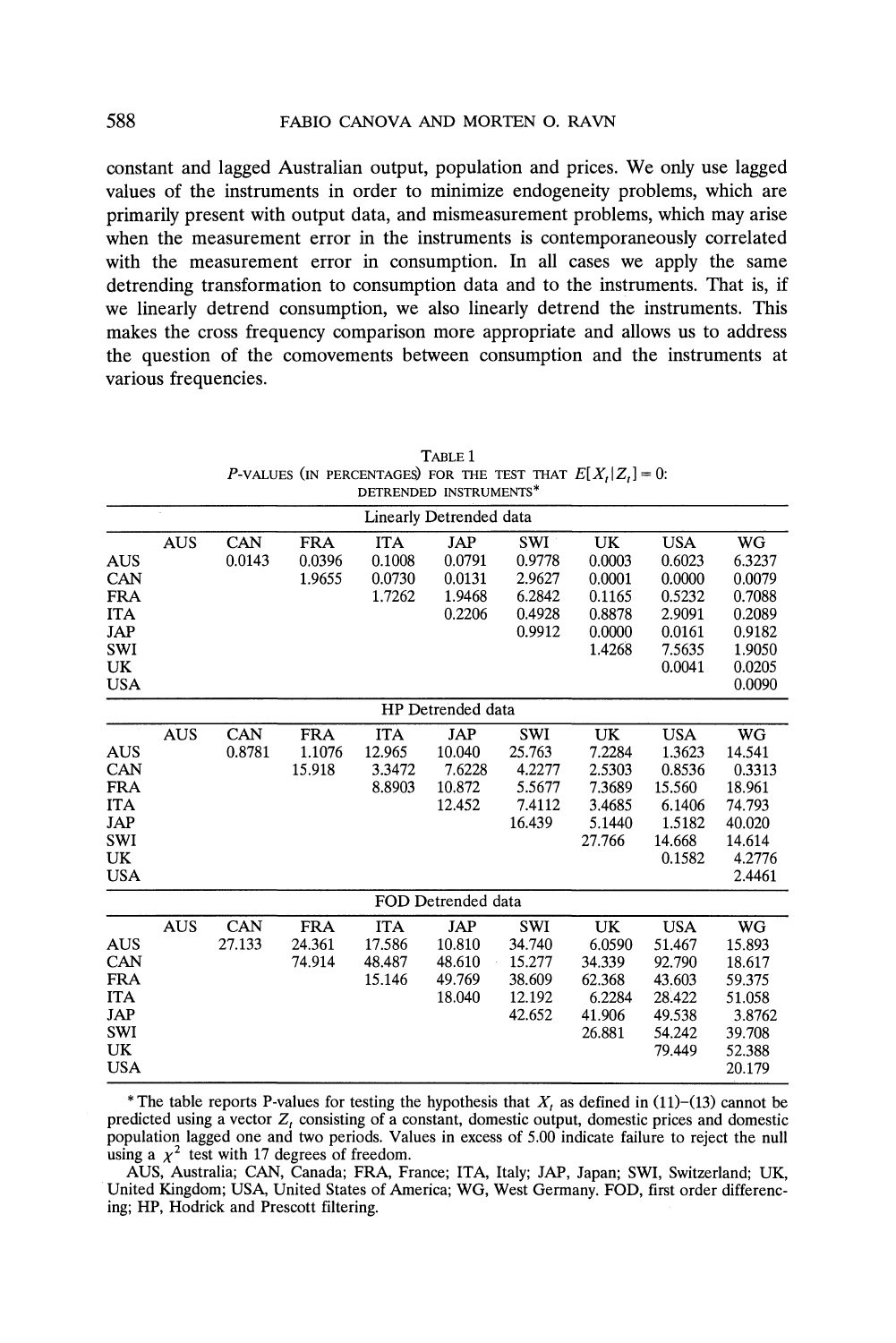**Two main results stand out from Table 1. First, aggregate domestic consumption covaries with some of the instruments. Second, the strength of the association depends on the length of the cycle considered. In particular, the three orthogonality conditions are never rejected for short cycles (FOD detrended data), are rejected in approximately one-third of the cases for medium cycles (HP detrended data) and are rejected in all but three cases for long cycles (LT detrended data). Therefore, there appears to be more support for the hypothesis that consumption allocations across countries are optimal the shorter are the fluctuations in consumption we examine. When we ask which of the instruments is responsible for the rejection of the orthogonality conditions over medium-long cycles, we find that domestic consumption covaries primarily with demographic variables. This is not entirely surprising since the tests are performed with per-capita consumption data and population, which is highly serially correlated within each country, does not comove over the medium long run across the nine countries.** 

**Since casual empiricism suggests that full risk sharing should be rejected, one may be inclined to believe that the results obtained with FOD and the majority of HP detrended data are dubious. In support of this one can claim that (the log of) aggregate consumption is well approximated by a random walk. That is, the cyclical component of aggregate consumption extracted with a FOD filter is, for most practical purposes, unpredictable given available information. Therefore, tests conducted with FOD detrended data tell us nothing about risk sharing. Similarly, since consumption is very smooth over medium cycles, variables with large cyclical fluctuations like output and prices are unlikely to be significant in explaining the**  time series properties of  $X_t$ . In this case the tests conducted with HP detrended **data are weak: the orthogonality conditions will not be rejected frequently, since the instruments are not useful in predicting consumption movements over medium cycles.** 

**We do not give much credence to these arguments for at least three reasons. First, the spectrum of FOD detrended consumption in many countries does not resemble the flat spectrum of a white noise. Second, the estimated coefficient on foreign aggregate consumption is significant in almost half of the cases when FOD detrended data is used so that the growth rate of consumption is not completely unpredictable. Third, foreign aggregate consumption always has a significant coefficient and both output and prices are significant in some cases when HP detrended data is used. In conclusion, it is incorrect to establish a direct relationship between the rejection of the risk sharing hypothesis and the univariate time series properties of consumption.** 

**A second and related argument which may lead us to doubt the results obtained with FOD detrended data has to do with the type of consumption data we are using. Recall that because of data constraints, we are forced to use total aggregate consumption in testing international risk sharing. If consumer durables respond more to permanent fluctuations in the instruments, the high frequency results we obtained are spurious. In other words, if important components of aggregate consumption have some durability aspect, aggregate consumption will be acyclical over short cycles but will react to the state of the economy when the length of the**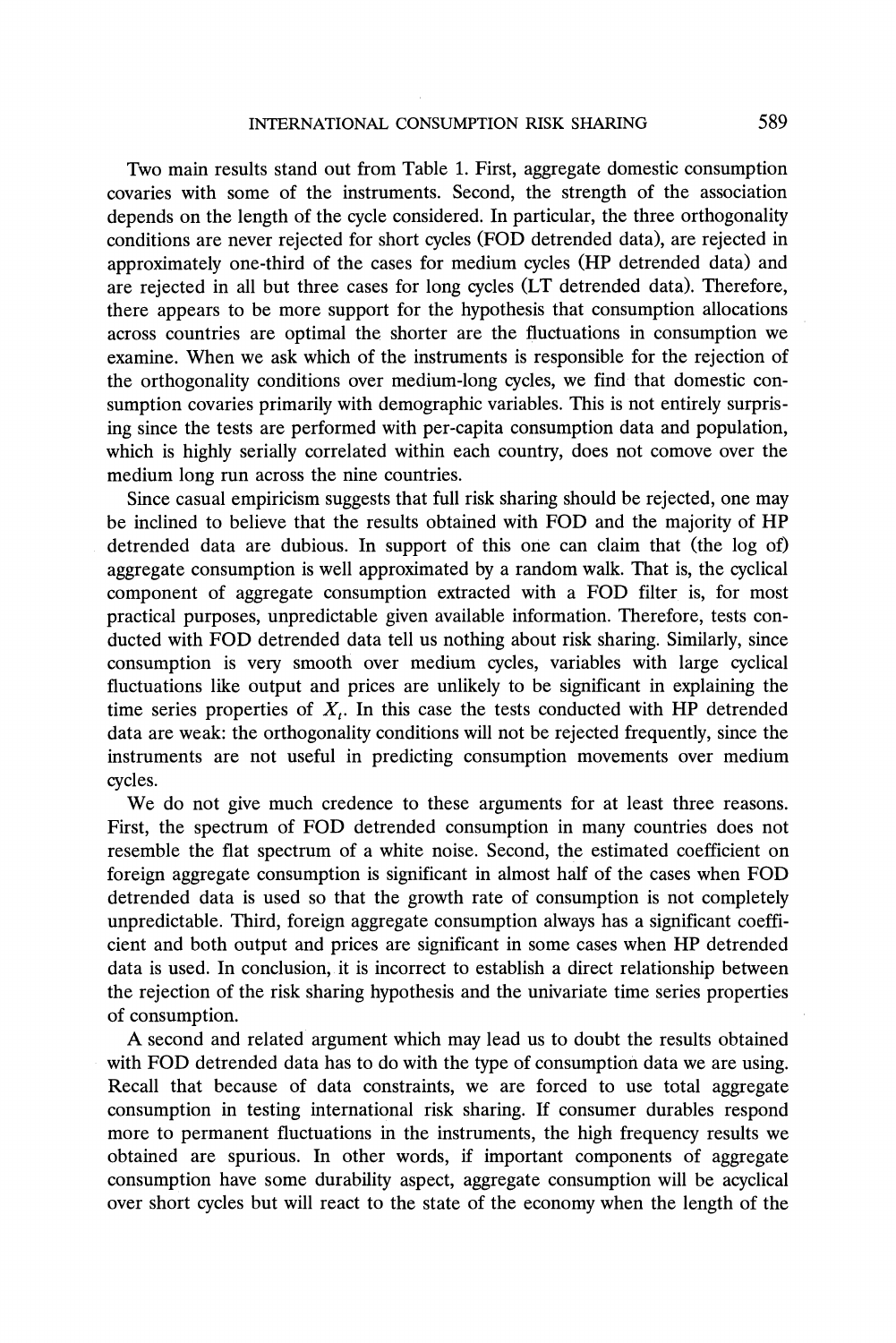**fluctuations increases. While this fact constitutes a matter of concern, we believe it does not satisfactorily explain the phenomena because the pattern of cross-frequency results is robust to the choice of country pair despite the fact that the durable component of total consumption is not very homogeneous across countries.** 

**A third argument which may lead us to doubt the results obtained with FOD and HP detrended data is the possibility that measurement errors are more of a problem at the higher frequencies of the spectrum. This could be the case, for example, if the collection of higher frequency data involves substantial costs. In this situation the results we obtain with FOD (and to some extent HP) detrended data are spurious since X, may be highly contaminated by large and unpredictable measurement errors. We find this explanation somewhat more appealing but also difficult to quantify. As mentioned in Section 2.3 we can get some grasp of the properties of the**  measurement errors present by employing  $\hat{Z}_t$ , the unpredictable component of  $Z_t$ , in testing the orthogonality conditions. Because shocks in  $Z_t$  are exogenous to the **agents' information set, they are more likely to be uncorrelated with the measure**ment error in  $X_t$ .

**Table 2 presents the significance level of the J-test for the overidentifying restrictions using the three moment conditions (11) to (13) and a constant, current and lagged shocks to real, demographic and nominal domestic variables as instruments. Shocks are constructed as the residuals of a VAR(4) on domestic output, domestic population and domestic prices. The message of Table 2 is very strong: no matter how we detrend the data we always fail to reject the orthogonality conditions. Therefore, if measurement error exists it is likely to be stronger at low frequencies and more correlated across domestic variables than across consumption of different countries.** 

**3.1.2. Assessing the relevance of misspecifications. To try and further understand why the orthogonality conditions are rejected at some frequencies but not others, we have conducted several experiments designed to check for three possible sources of misspecification. First, we want to study whether misspecification of the empirical relationship can explain the pattern of results of Table 1. The tests we have conducted so far examine the implications of the theory in its simplest form. As we argued, in more complicated setups international risk sharing implies that consumption across countries should be proportional after accounting for factors which are nonseparable in utility with consumption. If these factors are correlated**  with the instruments, the rejections we observe at low and medium frequencies may **be the result of the misspecification of the orthogonality conditions. Prime candidates to enter the computation of the orthogonality conditions are government expenditure, if it partially substitutes for private consumption in utility, employment, if utility is nonseparable in consumption and leisure, and lagged consumption, if utility is time nonseparable in consumption. We investigate their relevance for patterns of rejections by adding them to the set of instruments. If empirical misspecification is the reason for the rejection of the orthogonality conditions, some of these new instruments should have significant coefficients. Surprisingly, none of the instruments appears to be relevant. Particularly important are the results concerning government consumption expenditure, which, for the nine countries we**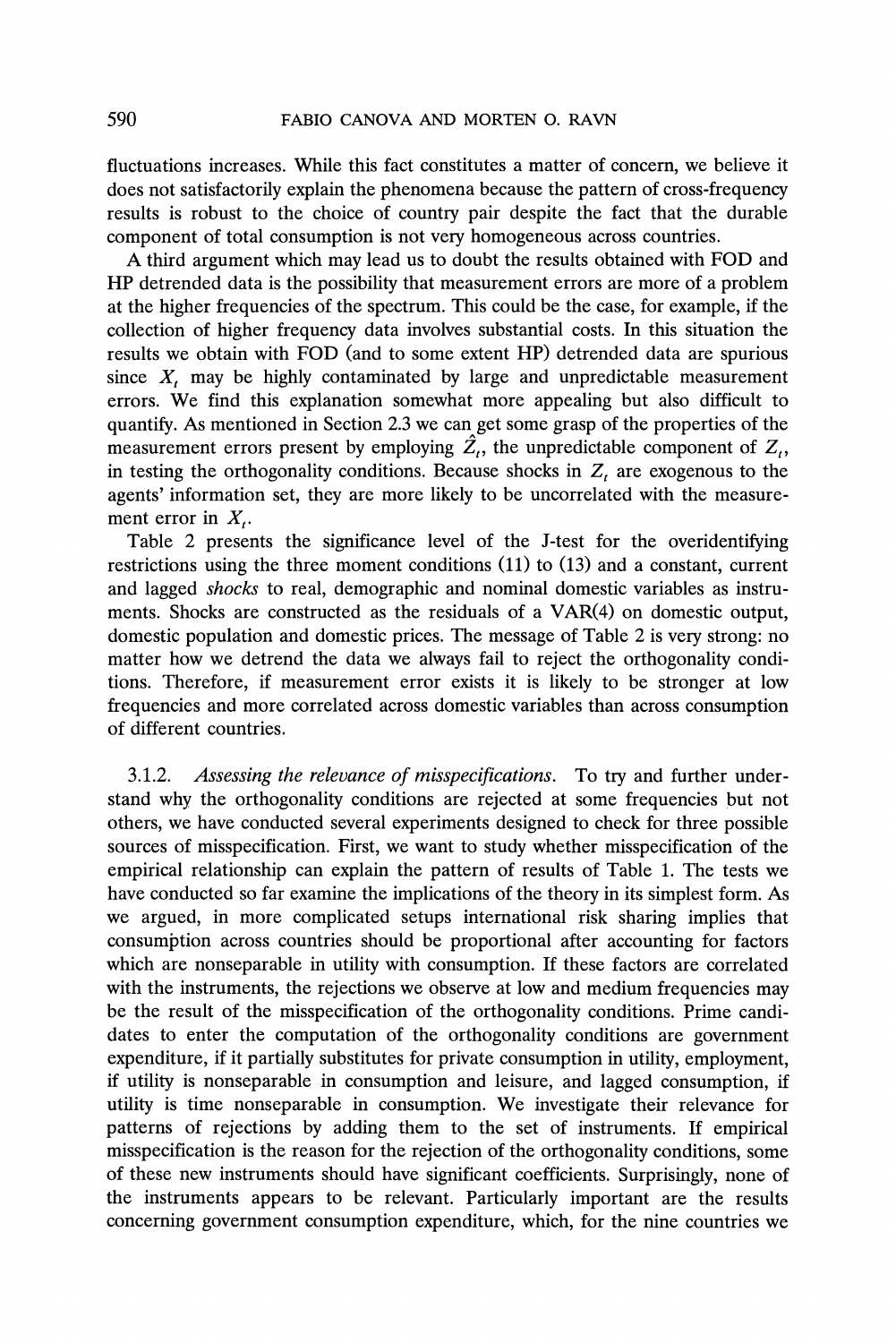|                                                                                                      | SHOCK INSTRUMENTS* |                |                                  |                                             |                                                       |                                                                   |                                                                             |                                                                                         |                                                                                                   |  |
|------------------------------------------------------------------------------------------------------|--------------------|----------------|----------------------------------|---------------------------------------------|-------------------------------------------------------|-------------------------------------------------------------------|-----------------------------------------------------------------------------|-----------------------------------------------------------------------------------------|---------------------------------------------------------------------------------------------------|--|
|                                                                                                      |                    |                |                                  |                                             | Linearly Detrended data                               |                                                                   |                                                                             |                                                                                         |                                                                                                   |  |
| <b>AUS</b><br><b>CAN</b><br><b>FRA</b><br><b>ITA</b><br><b>JAP</b><br><b>SWI</b><br>UK<br><b>USA</b> | <b>AUS</b>         | CAN<br>81.9882 | <b>FRA</b><br>46.2925<br>65.6527 | <b>ITA</b><br>97.6432<br>59.7208<br>66.5922 | JAP<br>73.4789<br>42.5670<br>44.5308<br>39.1124       | <b>SWI</b><br>65.6436<br>68.9452<br>34.3820<br>53.3856<br>74.5787 | <b>UK</b><br>67.3339<br>21.3315<br>24.6531<br>60.1932<br>19.1094<br>25.9047 | <b>USA</b><br>65.1412<br>26.3213<br>55.7311<br>37.9021<br>93.1501<br>51.7344<br>2.9673  | WG<br>79.8557<br>42.7275<br>31.3766<br>22.1858<br>98.0725<br>10.1648<br>5.8525<br>3.0361          |  |
|                                                                                                      | HP Detrended data  |                |                                  |                                             |                                                       |                                                                   |                                                                             |                                                                                         |                                                                                                   |  |
| <b>AUS</b><br><b>CAN</b><br><b>FRA</b><br><b>ITA</b><br><b>JAP</b><br><b>SWI</b><br>UK<br><b>USA</b> | <b>AUS</b>         | CAN<br>26.8775 | <b>FRA</b><br>44.3816<br>62.5038 | <b>ITA</b><br>81.6847<br>75.9179<br>58.9114 | <b>JAP</b><br>2.9654<br>71.3667<br>60.5837<br>60.0372 | <b>SWI</b><br>45.9652<br>65.4429<br>32.4957<br>17.886<br>52.9332  | UK<br>29.9638<br>45.6255<br>93.5456<br>45.1379<br>63.5244<br>54.5571        | <b>USA</b><br>33.5965<br>50.0499<br>56.5847<br>33.8598<br>15.1089<br>65.6172<br>50.3640 | <b>WG</b><br>20.1338<br>22.6597<br>32.8338<br>70.8611<br>76.8317<br>76.2277<br>15.0141<br>10.7206 |  |
|                                                                                                      |                    |                |                                  |                                             | FOD Detrended data                                    |                                                                   |                                                                             |                                                                                         |                                                                                                   |  |
| <b>AUS</b><br><b>CAN</b><br><b>FRA</b><br><b>ITA</b><br><b>JAP</b><br><b>SWI</b><br>UK<br><b>USA</b> | <b>AUS</b>         | CAN<br>67.8751 | <b>FRA</b><br>43.2496<br>7.4336  | <b>ITA</b><br>52.1166<br>34.0989<br>73.5163 | JAP<br>25.2209<br>79.2133<br>11.8144<br>4.0657        | <b>SWI</b><br>68.4601<br>31.9034<br>16.1363<br>18.2037<br>60.3460 | UK<br>95.7350<br>56.5786<br>54.6077<br>69.9286<br>89.4216<br>21.0858        | <b>USA</b><br>83.7958<br>53.2041<br>30.4766<br>66.8692<br>67.3000<br>21.2397<br>46.1325 | <b>WG</b><br>99.0131<br>42.6540<br>55.0956<br>12.6185<br>46.6399<br>18.6343<br>28.9546<br>86.2626 |  |

**TABLE 2 P-VALUES** (IN PERCENTAGES) FOR THE TEST THAT  $E[X_t|Z_t] = 0$ :

\* The table reports P-values for testing the hypothesis that  $X_t$  as defined in (11)-(13) cannot be **predicted using a vector Z, consisting of a constant, the current and one period lagged residuals of a VAR(4) on domestic output, domestic prices and domestic population. Values in excess of 5.00**  indicate failure to reject the null using a  $\chi^2$  test with 17 degrees of freedom.

**See Table 1 for definitions.** 

**consider, is essentially acyclical. This may signal the lack of direct programs aimed at insuring private consumption through automatic movements in government expenditure and is in contrast with some of the results of Christiano and Eichenbaum (1992), who suggest that government expenditure is an important determinant of cyclical fluctuations in aggregate consumption in the U.S.A. In conclusion, misspecification of the X, vector does not appear to be the reason for rejections obtained at the low frequencies of the spectrum.** 

**Second, we are interested in knowing whether the results we have obtained depend on the choice of instruments or on some of the auxiliary assumptions made. To examine these possibilities we checked whether the timing of the instruments is important, conducting tests using current and lagged instruments and adding income to the instruments. Since current values of the instruments may be endogenous, it is possible that this may amplify the significance of measurement error. Therefore, this**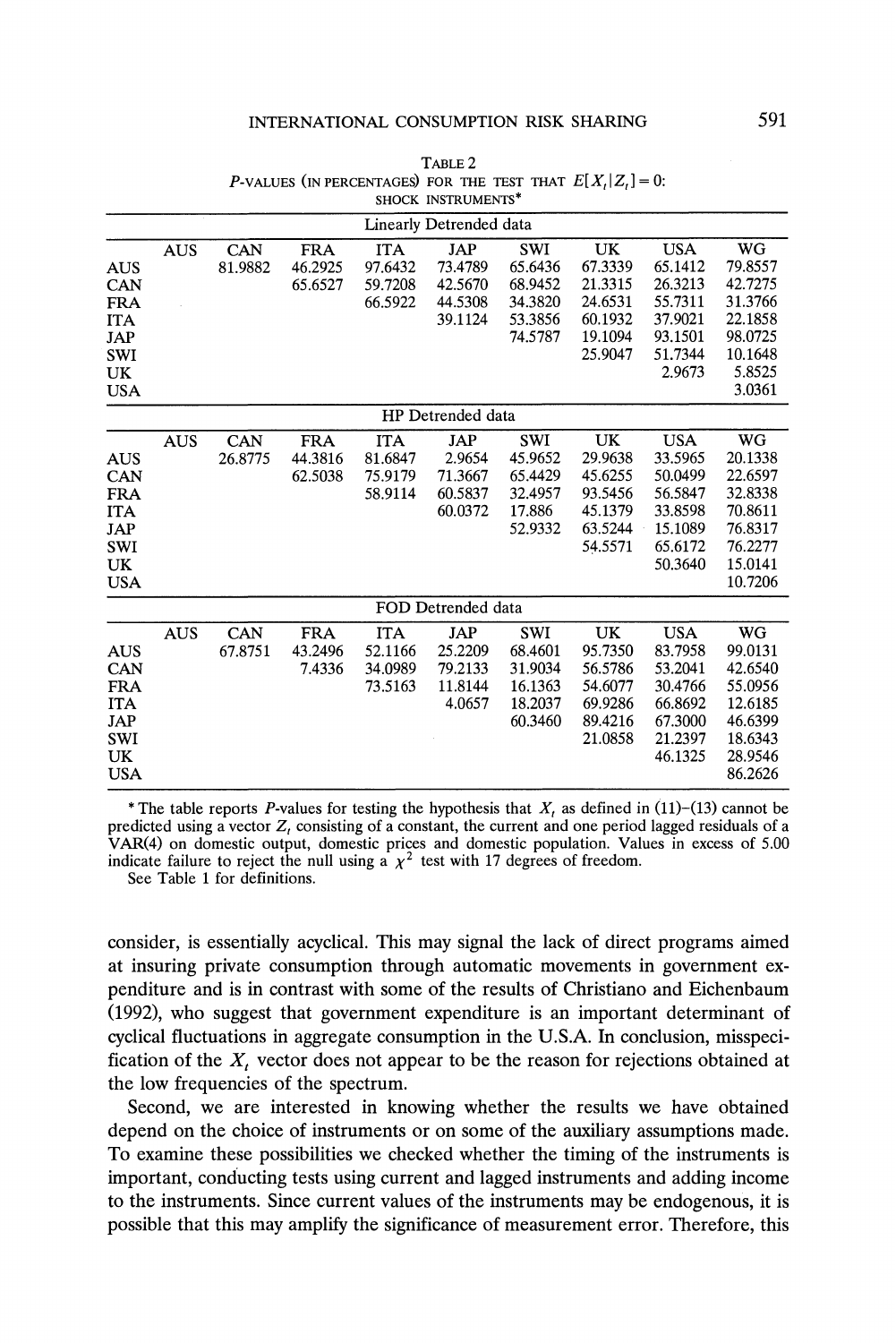**set of tests may further shed light on whether endogeneity and measurement errors are the primary reasons for the rejections. In addition, to examine whether the choice of variables is important, we have modified our proxies for real, demographic and monetary instruments and included net exports among the instruments. To check whether a country specific effect mattered for the results we also omitted a**  constant in constructing  $X_{1i}$ . Finally, to examine whether the sample period mat**tered, we excluded from the tests observations prior to 1974. The results of Table 1 appear to be very robust: none of the main qualitative conclusions is affected by any of our modifications and, even quantitatively, results are fairly similar.** 

**Third, we would like to know if the pattern of rejections is sensitive to the choice of functional form for the utility of the representative agent. So far we have used a CRRA specification and it may be that a (locally) quadratic utility function is more appropriate (see Townsend 1994). With quadratic utility, international consumption risk sharing implies that the cyclical component of consumption (as opposed to the cyclical component of the logarithm of consumption) should be proportional across countries. In contrast to Mace (1991), we find that the pattern of rejections of the orthogonality conditions is not sensitive to such respecification.** 

**In summary, none of the modifications we tried changed the essence of the results. With caveats concerning possible differential features of measurement error at different frequencies, the results indicate that risk sharing is strong at high frequencies of the spectrum, exists to some extent at standard business cycle frequencies and appears to be lacking at low frequencies. The question of interest is whether this finding can be rationalized with economic arguments. One could be that the longer is the average period of the fluctuation in consumption, the harder countries will find it to insure them since longer fluctuations may signal structural imbalances which would require wealth redistribution rather than risk sharing. Marcet and Marimon' (1992) showed that, in an economy with participation constraints, agents will be able to insure only short run fluctuations so that domestic consumption will track permanent income in the medium-long run. It may be argued that the countries of the panel may not really qualify as countries for which the participation constraint is binding. However, debt repudiation need not ever occur as contracts are written so that countries will never find it optimal to repudiate. A version of the informationally constrained model analyzed by Phelan and Townsend (1991) may also lead to risk sharing in the short but not long run. Therefore, it may well be the case that, given existing institutions, short run fluctuations are much easier to insure than more persistent ones.** 

**3.1.3. Testing the cross-equation restrictions. As discussed in Section 2, the theory of international risk sharing implies, apart from orthogonality conditions, a set of cross-equation constraints on the slopes of (11) to (13). These constraints can be used to perform an alternative and somewhat stronger test of the theory: the**  previous subsections examined if  $X_t$  can be predicted by the instruments. Here we **check whether the three moment conditions contain the same information.** 

**The results of the Wald tests are very strong. Regardless of the instruments used, the country pair and the length of the cycles considered, the cross equation**  constraints are always rejected. Hence, although there were instances where  $X_t$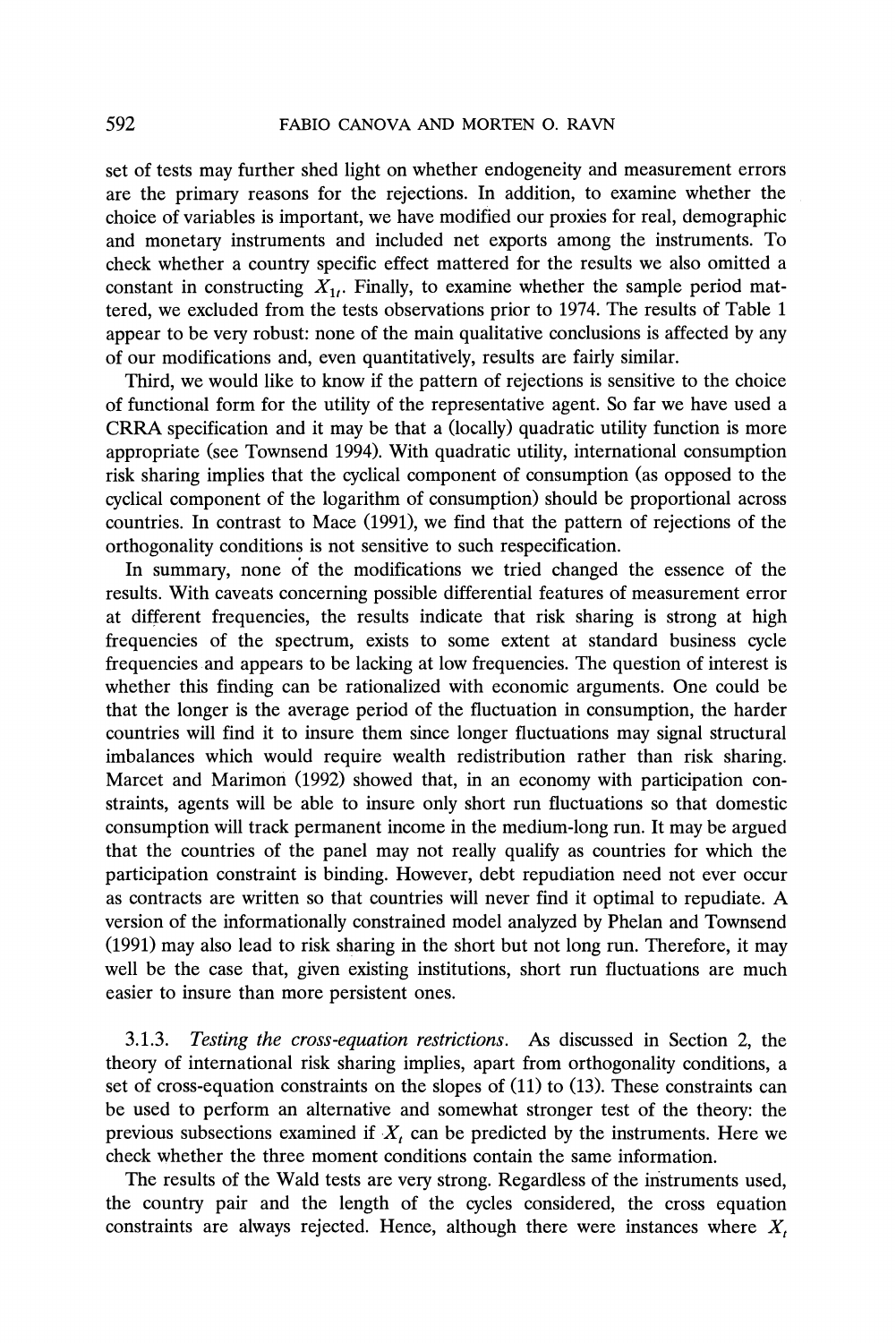|            |         | <b>Detrended Instruments</b> |            |         | <b>Shock Instruments</b> |         |  |  |  |
|------------|---------|------------------------------|------------|---------|--------------------------|---------|--|--|--|
| Country    | LT      | HP                           | <b>FOD</b> | LT      | HP                       | FOD     |  |  |  |
| <b>AUS</b> | 1.006   | 1.282                        | 0.819      | 0.947   | 1.486                    | 0.859   |  |  |  |
|            | (0.032) | (0.049)                      | (0.087)    | (0.052) | (0.062)                  | (0.104) |  |  |  |
| <b>CAN</b> | 0.739   | 0.857                        | 0.786      | 0.715   | 1.049                    | 0.777   |  |  |  |
|            | (0.036) | (0.059)                      | (0.082)    | (0.075) | (0.087)                  | (0.094) |  |  |  |
| <b>FRA</b> | 1.940   | 1.621                        | 1.170      | 1.808   | 1.677                    | 1.138   |  |  |  |
|            | (0.027) | (0.016)                      | (0.046)    | (0.040) | (0.030)                  | (0.068) |  |  |  |
| <b>ITA</b> | 1.912   | 1.179                        | 1.632      | 1.305   | 1.117                    | 1.526   |  |  |  |
|            | (0.056) | (0.042)                      | (0.037)    | (0.090) | (0.063)                  | (0.067) |  |  |  |
| <b>JAP</b> | 0.472   | 1.020                        | 0.695      | 0.546   | 1.045                    | 0.678   |  |  |  |
|            | (0.054) | (0.044)                      | (0.073)    | (0.117) | (0.055)                  | (0.120) |  |  |  |
| <b>SWI</b> | 2.581   | 1.492                        | 1.132      | 2.879   | 1.521                    | 1.303   |  |  |  |
|            | (0.017) | (0.039)                      | (0.039)    | (0.035) | (0.071)                  | (0.072) |  |  |  |
| UK         | 0.940   | 0.689                        | 0.660      | 0.940   | 0.689                    | 0.625   |  |  |  |
|            | (0.038) | (0.073)                      | (0.089)    | (0.094) | (0.106)                  | (0.114) |  |  |  |
| WG         | 0.571   | 0.830                        | 0.509      | 0.571   | 0.830                    | 0.618   |  |  |  |
|            | (0.022) | (0.042)                      | (0.049)    | (0.034) | (0.058)                  | (0.048) |  |  |  |

**TABLE 3 ESTIMATES OF THE RATIO OF CRRA COEFFICIENTS USING THE U.S. AS NUMERAIRE\*** 

**\* The estimates are obtained from the variance restriction (12). Standard errors of the estimates are in parentheses.** 

**See Table 1 for definitions.** 

**appears to be unpredictable, we reject the stronger implication that the information contained in (11) to (13) is the same.** 

**To gain some intuition on the reasons for this sound rejection, we examine whether estimates of the slope coefficient are sensitive to measurement errors in the instruments. Table 3 presents point estimates of the slopes obtained with (12) and their standard errors using basic Z, or their unpredictable component. We present estimates obtained with (12) because they are more reasonable as they are constrained to be positive. Point estimates of these slopes obtained with the other two moment conditions appear in an appendix available on request. To provide an intuitive meaning to the estimates we present values obtained when one of the countries is the U.S.A. Because for the specification we tested the slopes should measure the ratio of CRRA coefficients of the representative agent of the two countries, and because more is known about the CRRA parameter for U.S.A. consumers, this approach may help to gauge the risk characteristics of the representative consumer of various countries. For example, looking at the first line of Table 3, the Australian representative agent is as risk averse as the American one with LT detrended data (1.006), slightly more risk averse with HP data (1.282) and slightly less with FOD data (0.819) when standard instruments are used to estimate. the slope.** 

**The impression that one gets from Table 3 is that, in general, the representative agent of half of the countries are less risk averse than the representative agent in the U.S.A. Moreover, estimates obtained with the two types of instruments are not statistically different. On the other hand, estimates appear to vary with the length of the fluctuation considered. Since the CRRA coefficients are among the deep**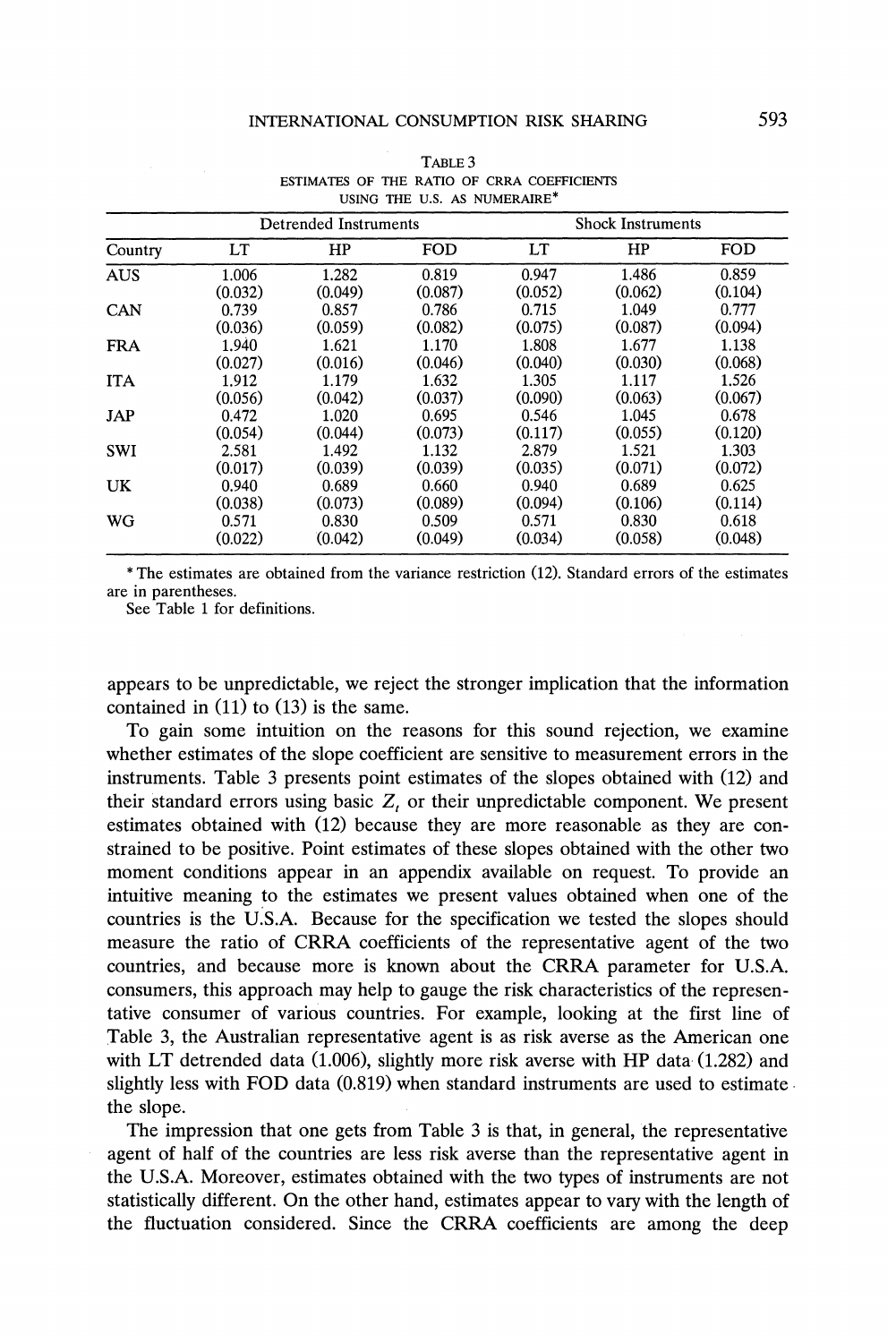**parameters of the model, one would hope that slope estimates are invariant across frequencies. We tested this formally using a Wald test with mixed results. Except for France, Switzerland and the U.K., estimates of the ratio of CRRA coefficients obtained with LT and FOD are not significantly different. On the other hand, except for the case of U.K. and Switzerland, estimates of the ratio of CRRA coefficients obtained with HP and FOD are significantly different. Finally, estimates of the ratio of CRRA coefficients obtained with HP and LT are significantly different in all cases. As a qualification, one should note that even though the null hypothesis is rejected, the range of estimates obtained is economically small, except perhaps for Switzerland.** 

**Obstfeld (1989) has also provided estimates of the risk aversion parameter for the U.S.A., Germany and Japan and found that over the sample 1961-1985 they are significantly different from each other, while over two subsamples (1961-1972, 1973-1985) they are not. The point estimates he reports are comparable to ours but the standard errors are very different: Obstfeld's estimated standard errors are in fact 100 times larger than ours. This indicates that the instruments he chose may contain little information to gauge the risk characteristics of the three countries.** 

**3.1.4. Examining the magnitude of consumption correlations. As we have discussed at length in Section 2, cross country correlations need not be equal to one even when risk sharing is perfect. However, the results we have obtained so far imply that nonseparabilities between consumption and other factors in utility are not particularly important so that, apart from measurement errors, consumption profiles should be perfectly correlated across countries. Clearly, the rejection of the cross equation restrictions suggests that consumption correlations are unlikely to be perfect. However, it may still be of interest to examine the size of the correlations implicit in the estimated slope of (13) first, to formally test whether they are different from one and, second, to assess whether their magnitude may explain some of the differences between our results and existing work.** 

Table 4 presents the estimated correlation and their standard errors when  $Z_t$ **includes a constant, lagged domestic output, prices and population. Three major facts stand out. First, estimated correlations are significantly different from one in almost all cases, regardless of the length of cycle considered. This finding confirms the informal analyses of Backus, Kehoe and Kydland (1992) and Devereux, Gregory and Smith (1992). Second, consumption correlations are stronger for pairs of E.E.C. countries, a result which suggests that countries with closer economic ties may also have more efficient risk sharing mechanisms. Third, consumption correlations obtained when the U.K. is one of the countries are negative with LT detrended data, a result which suggests the presence of high durability content in U.K. consumption data (see also Blackburn and Ravn 1992).** 

**3.2. Long-Run Implications. The risk-sharing proposition is an appropriate idealization to describe a mechanism which insures cross-country aggregate consumption from domestic cyclical fluctuations. However, it is possible to investigate the risk-sharing proposition even when country specific fluctuations have a permanent component, so long as it is common to all countries. In this case the theory**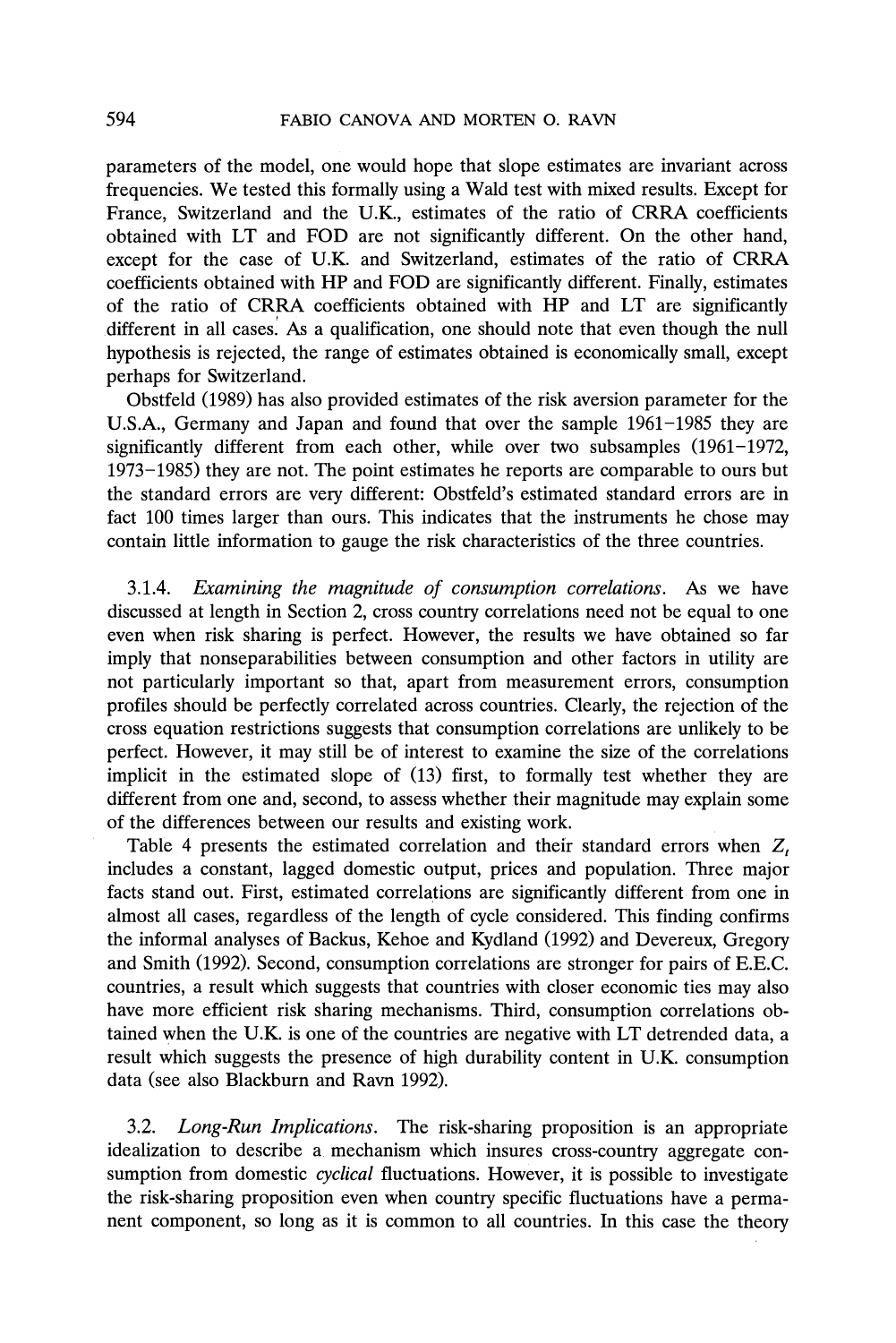|            |            |         | COINNAICD        |                  | <b>CONSOME LION</b>     | CONNELATIONS     |                     |                  |                  |
|------------|------------|---------|------------------|------------------|-------------------------|------------------|---------------------|------------------|------------------|
|            | <b>AUS</b> | CAN     | <b>FRA</b>       | <b>ITA</b>       | <b>JAP</b>              | SWI              | UK                  | <b>USA</b>       | WG               |
|            |            |         |                  |                  | Linearly Detrended data |                  |                     |                  |                  |
| <b>AUS</b> |            | 0.767   | 0.387            | 0.246            | 0.809                   | 0.154            | $-0.514$            | 0.726            | 0.783            |
|            |            | (0.027) | (0.042)          | (0.047)          | (0.014)                 | (0.063)          | (0.041)             | (0.038)          | (0.223)          |
| CAN        |            |         | 0.638            | 0.393            | 0.629                   | 0.560            | $-0.226$            | 0.624            | 0.809            |
| <b>FRA</b> |            |         | (0.044)          | (0.047)<br>0.671 | (0.035)<br>0.409        | (0.056)<br>0.472 | (0.071)<br>$-0.184$ | (0.032)<br>0.292 | (0.020)<br>0.586 |
|            |            |         |                  | (0.042)          | (0.054)                 | (0.061)          | (0.061)             | (0.055)          | (0.057)          |
| <b>ITA</b> |            |         |                  |                  | 0.194                   | 0.449            | $-0.112$            | $-0.103$         | 0.274            |
|            |            |         |                  |                  | (0.023)                 | (0.050)          | (0.041)             | (0.057)          | (0.041)          |
| JAP        |            |         |                  |                  |                         | 0.367            | $-0.225$            | 0.443            | 0.826            |
|            |            |         |                  |                  |                         | (0.066)          | (0.031)             | (0.036)          | (0.015)          |
| <b>SWI</b> |            |         |                  |                  |                         |                  | 0.232<br>(0.064)    | 0.426<br>(0.052) | 0.383<br>(0.053) |
| UK         |            |         |                  |                  |                         |                  |                     | $-0.113$         | $-0.331$         |
|            |            |         |                  |                  |                         |                  |                     | (0.059)          | (0.044)          |
| <b>USA</b> |            |         |                  |                  |                         |                  |                     |                  | 0.551            |
|            |            |         |                  |                  |                         |                  |                     |                  | (0.035)          |
|            |            |         |                  |                  | HP Filtered data        |                  |                     |                  |                  |
| <b>AUS</b> |            | 0.271   | 0.237            | 0.250            | 0.232                   | 0.024            | 0.115               | 0.047            | $-0.194$         |
|            |            | (0.065) | (0.083)          | (0.087)          | (0.072)                 | (0.083)          | (0.061)             | (0.067)          | (0.068)          |
| CAN        |            |         | 0.401<br>(0.069) | 0.244            | 0.039<br>(0.058)        | 0.455            | 0.392               | 0.607            | 0.060            |
| <b>FRA</b> |            |         |                  | (0.051)<br>0.172 | 0.428                   | (0.059)<br>0.439 | (0.049)<br>0.508    | (0.041)<br>0.580 | (0.071)<br>0.258 |
|            |            |         |                  | (0.075)          | (0.061)                 | (0.091)          | (0.054)             | (0.090)          | (0.097)          |
| <b>ITA</b> |            |         |                  |                  | 0.317                   | 0.468            | 0.395               | 0.060            | 0.205            |
|            |            |         |                  |                  | (0.068)                 | (0.058)          | (0.056)             | (0.080)          | (0.096)          |
| JAP        |            |         |                  |                  |                         | 0.287            | 0.552               | 0.408            | 0.229            |
|            |            |         |                  |                  |                         | (0.080)          | (0.065)             | (0.065)          | (0.080)          |
| <b>SWI</b> |            |         |                  |                  |                         |                  | 0.429<br>(0.053)    | 0.451<br>(0.059) | 0.511<br>(0.061) |
| UK         |            |         |                  |                  |                         |                  |                     | 0.366            | 0.125            |
|            |            |         |                  |                  |                         |                  |                     | (0.058)          | (0.080)          |
| <b>USA</b> |            |         |                  |                  |                         |                  |                     |                  | 0.340            |
|            |            |         |                  |                  |                         |                  |                     |                  | (0.074)          |
|            |            |         |                  |                  | FOD Filtered data       |                  |                     |                  |                  |
| <b>AUS</b> |            | 0.419   | 0.403            | 0.070            | 0.251                   | 0.269            | 0.046               | 0.313            | 0.070            |
|            |            | (0.068) | (0.068)          | (0.097)          | (0.073)                 | (0.093)          | (0.078)             | (0.066)          | (0.066)          |
| CAN        |            |         | 0.297<br>(0.068) | 0.133<br>(0.112) | 0.071<br>(0.068)        | 0.344<br>(0.103) | 0.089               | 0.531            | 0.133            |
| <b>FRA</b> |            |         |                  | 0.065            | 0.299                   | 0.355            | (0.080)<br>0.169    | (0.059)<br>0.162 | (0.066)<br>0.305 |
|            |            |         |                  | (0.071)          | (0.068)                 | (0.073)          | (0.092)             | (0.057)          | (0.064)          |
| <b>ITA</b> |            |         |                  |                  | 0.090                   | 0.355            | 0.094               | $-0.038$         | 0.048            |
|            |            |         |                  |                  | (0.094)                 | (0.118)          | (0.078)             | (0.101)          | (0.098)          |
| JAP        |            |         |                  |                  |                         | 0.035            | 0.077               | 0.267            | 0.091            |
|            |            |         |                  |                  |                         | (0.068)          | (0.048)             | (0.046)          | (0.053)          |
| SWI        |            |         |                  |                  |                         |                  | 0.154<br>(0.061)    | 0.172            | 0.122            |
| UK         |            |         |                  |                  |                         |                  |                     | (0.084)<br>0.189 | (0.053)<br>0.149 |
|            |            |         |                  |                  |                         |                  |                     | (0.057)          | (0.068)          |
| <b>USA</b> |            |         |                  |                  |                         |                  |                     |                  | 0.233            |
|            |            |         |                  |                  |                         |                  |                     |                  | (0.077)          |

**TABLE 4 ESTIMATED CONSUMPTION CORRELATIONS\*** 

**\* Standard errors are in parentheses.** 

**See Table 1 for definitions.**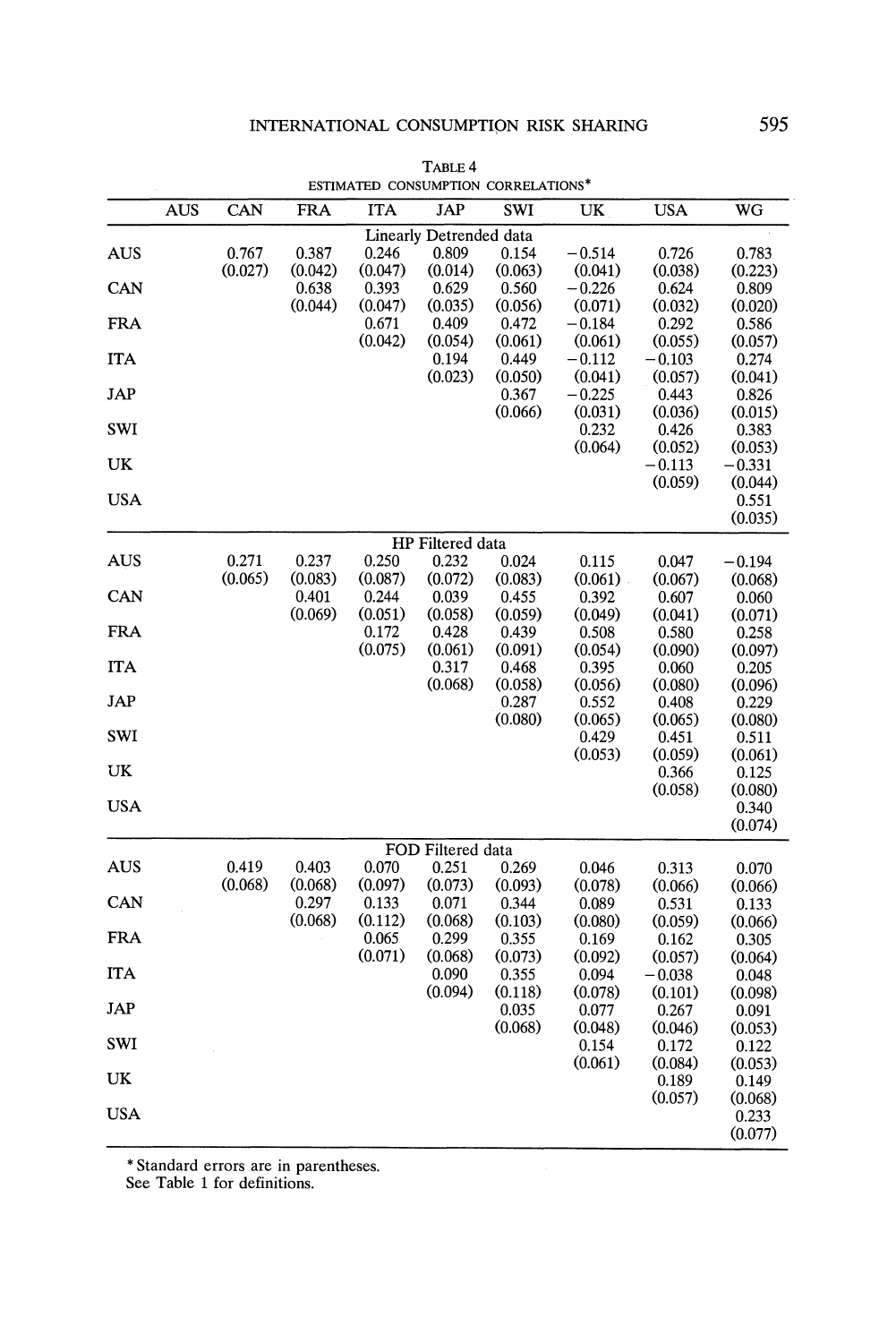**requires (i) that the aggregate consumption profile of pairs of countries should move**  together in the long run (i.e., the vector  $X_t$  must be stationary) and (ii) that the error **in predicting the logarithm of the marginal utility of consumption of country j, given**  the logarithm of the marginal utility of consumption of country  $k$ , should be **unpredictable using long run characteristics of country j. Note that, even if the long-run component of consumption differs across countries, a certain type of risk sharing may still take place, but, as pointed out in the literature (see Melitz and Vori 1992), it involves a permanent system of transfers across countries.** 

**An analysis of the long-run implications of international risk sharing may also shed some light on a related issue which is of interest to macroeconomists. Following the permanent income tradition, it is typical to identify the permanent component of income with the long-run behavior of consumption (see Quah 1990). Our analysis may therefore shed light on the relationship among permanent incomes of different countries and on the issue of convergence of national incomes, a topic which has received substantial attention in the current growth literature (see Barro and Sala-i-Martin 1992).** 

We first examine the implication that  $X_t$  is stationary. This is a very weak **implication since it does not involve the additional restriction of unpredictability given country specific characteristics. To test this restriction we retain the assumption that the instantaneous utility is of CRRA type, that the marginal utility of consumption is independent of factors other than consumption and examine whether**  X<sub>t</sub> contains a unit root. We conduct tests for integration and cointegration in aggregate consumption data using Phillips and Perron's  $(1986)$  Z-test<sup>3</sup> and we find **that we cannot reject the hypothesis that aggregate consumption is an I(1) variable, except for Switzerland. For each pair of countries for which consumption is I(1), we**  run a regression like  $\log c_{it} = a + b * \log c_{kt} + e_{it}$  and check if the residuals are **stationary.4 Table 5, panel A reports the largest (in absolute value) t-statistics over possible lag augmentations (up to a maximum of 10 lags), and the lag value at which it occurs. The results show that the regression error appears to contain a unit root in many cases. The exceptions are the pairs Australia-Japan, Japan-France, Australia-France in addition to few borderline cases. Hence, consumption patterns tend to permanently diverge and even this weaker restrictions implied by risk sharing in the long run is generally unsupported.** 

For those pairs of countries for which  $X_t$  is stationary we next examine whether it **is unpredictable. Table 5, panel B reports the results of the J-test: risk sharing is** 

**4Because of the poor quality of consumption data and the relative short sample available we also considered an approach which imposes that pairs of consumption series are cointegrated with**  cointegrating vectors  $[1, -1]$  (so that all countries have the same attitude toward risk) and examine **whether or not the residuals display a unit root. Although some of the results change, the basic message of the exercise is maintained.** 

**<sup>3</sup>For sensitivity we also conducted tests using the Dickey and Fuller (1979) and Stock and Watson (1989) tests. The three procedures produce the same answer for all series except for French private consumption where the Stock and Watson test rejects the null of a unit root. We also experimented with different lag augmentations and also excluded the linear trend from the regression but this change did not alter in any way the essence of the results. Tables with the results are available on request from the authors.**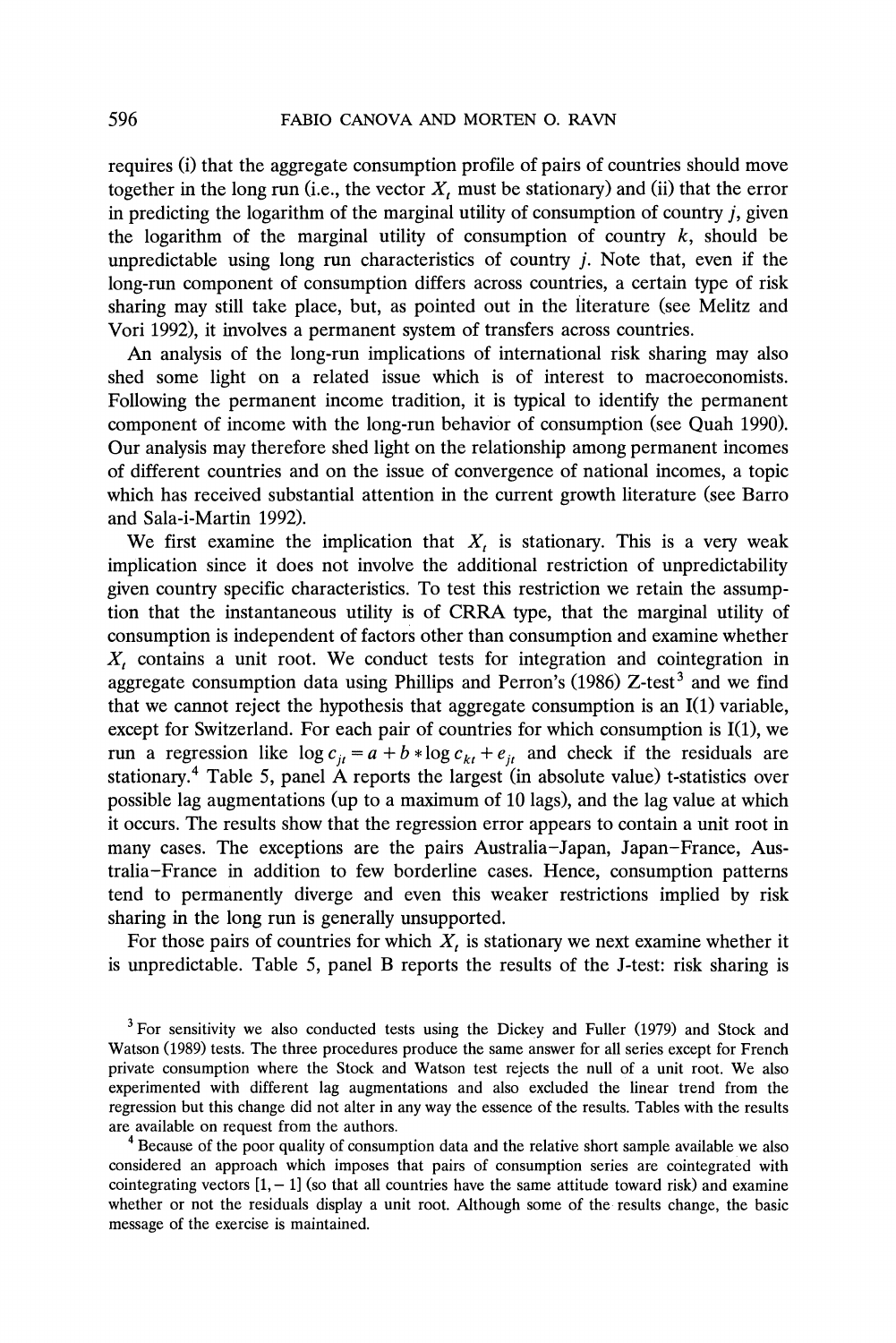|            | t-STATISTICS OF PHILLIPS AND PERRONS'S Z-TEST* |                 |                 |                 |                 |                 |                 |                 |  |  |
|------------|------------------------------------------------|-----------------|-----------------|-----------------|-----------------|-----------------|-----------------|-----------------|--|--|
|            | <b>AUS</b>                                     | <b>CAN</b>      | <b>FRA</b>      | <b>ITA</b>      | JAP             | UK.             | <b>USA</b>      | WG              |  |  |
| <b>AUS</b> |                                                | $-2.37$<br>(10) | $-3.88$<br>(6)  | $-3.31$<br>(6)  | $-4.40$<br>(6)  | $-1.69$<br>(10) | $-2.88$<br>(8)  | $-3.39$<br>(8)  |  |  |
| CAN        |                                                |                 | $-1.89$<br>(10) | $-2.15$<br>(10) | $-2.37$<br>(10) | $-1.37$<br>(10) | $-2.16$<br>(10) | $-3.30$<br>(10) |  |  |
| <b>FRA</b> |                                                |                 |                 | $-3.39$<br>(6)  | $-3.66$<br>(10) | $-1.93$<br>(10) | $-2.32$<br>(10) | $-3.46$<br>(10) |  |  |
| <b>ITA</b> |                                                |                 |                 |                 | $-2.98$<br>(6)  | $-1.63$<br>(10) | $-2.02$<br>(10) | $-3.19$<br>(10) |  |  |
| <b>JAP</b> |                                                |                 |                 |                 |                 | $-2.97$<br>(2)  | $-2.29$<br>(10) | $-3.07$<br>(10) |  |  |
| UK         |                                                |                 |                 |                 |                 |                 | $-1.59$<br>(10) | $-1.65$<br>(10) |  |  |
| <b>USA</b> |                                                |                 |                 |                 |                 |                 |                 | $-2.23$<br>(10) |  |  |

**TABLE 5a** 

**TABLE 5b P-VALUES** (IN PERCENTAGES) FOR THE TEST THAT  $E[X_t|Z_t] = 0$ : **LONG RUN CYCLES\*** 

|            | <b>AUS</b> | CAN | <b>FRA</b> | <b>ITA</b> | JAP    | UK | <b>USA</b> | WG     |  |  |
|------------|------------|-----|------------|------------|--------|----|------------|--------|--|--|
| <b>AUS</b> |            |     | 0.2636     | 0.0000     | 0.1043 |    |            | 0.0123 |  |  |
| CAN        |            |     |            |            |        |    |            | 0.0000 |  |  |
| <b>FRA</b> |            |     |            | 0.2837     | 0.1265 |    |            | 0.2567 |  |  |
| <b>ITA</b> |            |     |            |            |        |    |            | 0.0000 |  |  |
| <b>JAP</b> |            |     |            |            |        |    |            | 0.0000 |  |  |
| <b>SWI</b> |            |     |            |            |        |    |            | 0.9871 |  |  |

**\* Phillips and Perron's Z-test checks if the residuals of a cointegrating regression between pairs of consumptions are stationary. The table reports the largest t-statistics over possible lag augmentations of the test. The number in parentheses refers to the lag augmentation used (maximum value is 10). The test is run with no deterministic variables. Panel B reports p-values for testing the**  hypothesis that  $X_t$  as defined in (11) is unpredictable when  $Z_t$  consisting of a constant, domestic **output, domestic prices and domestic population lagged one and two periods. Values in excess of**  5.00 indicate failure to reject the null using a  $\chi^2$  test with 17 degrees of freedom. Empty cells **indicate that no test is undertaken for that pair.** 

**See Table 1 for definitions.** 

**rejected in the long run in all cases and domestic consumption covaries in the long run with all domestic instruments. Two interesting conclusions can be derived from these results. First, contrary to the implications of the basic neoclassical growth model and, consistent with the findings of Canova and Marcet (1995), permanent incomes across countries show little signs of convergence. Second, if any insurance scheme is in place in the long run, it must involve a permanent redistribution of income across countries.** 

## **4. CONCLUSIONS**

**In this paper we have formally analyzed international aspects of the theory of risk sharing. We showed that risk sharing is a property of optimal international con-**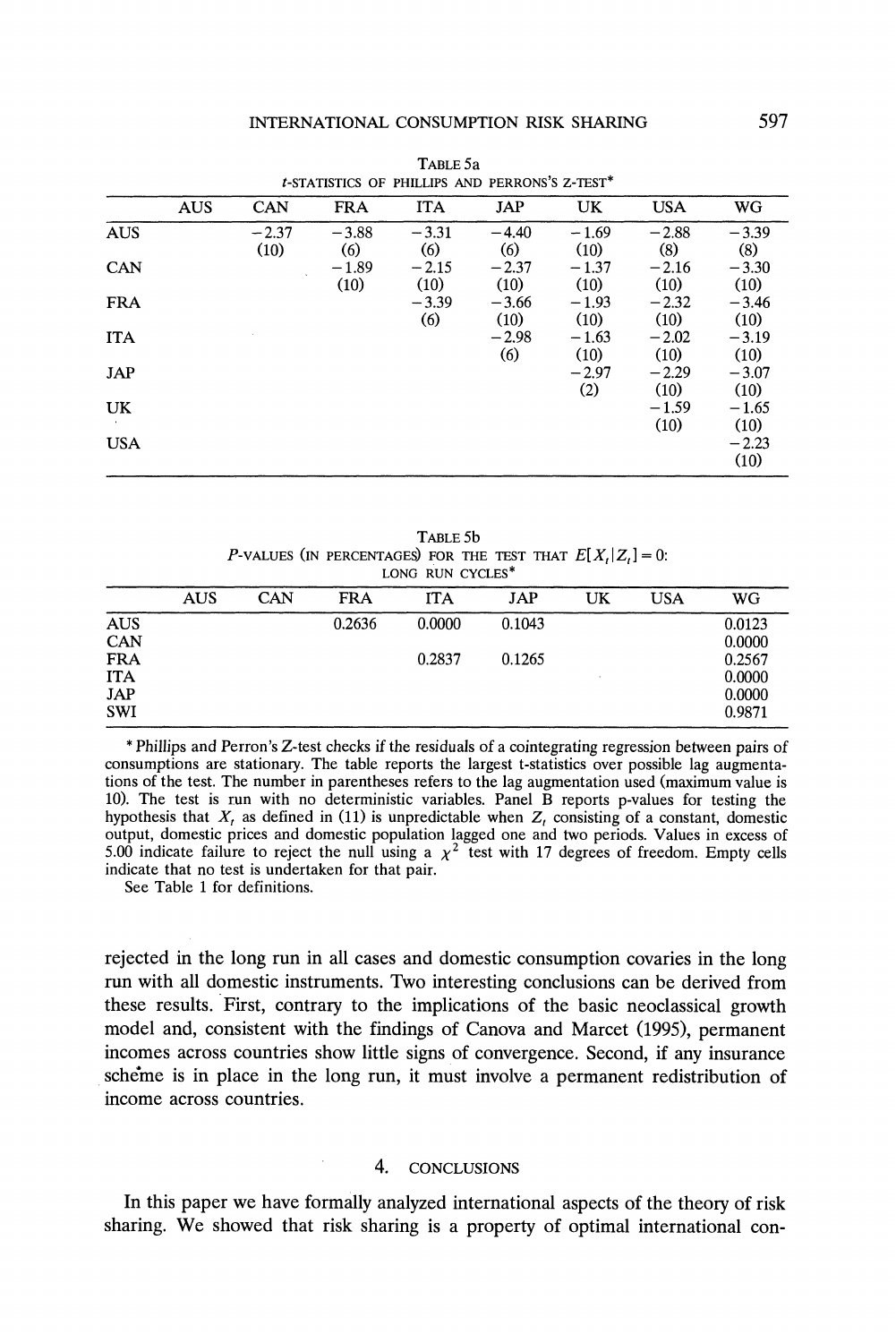**sumption allocations in a wide variety of theoretical setups and empirically examined three testable implications of the theory. We find that aggregate domestic consumption covaries with demographic variables once foreign consumption is taken into account over long but not over medium and short cycles. In addition, we find evidence that measurement errors present in both consumption data and in the instruments may be responsible for these results. We strongly reject the other two implications of the theory, namely the cross equation constraints and the implication that consumption correlations are perfect and show that little risk sharing appears in the long run. As a by-product of the analysis, we have provided novel estimates of the CRRA coefficients for the representative agent of the countries in the panel (relative to the U.S.A.), which can be used by researchers interested in calibrating international business cycle models.** 

**Our results are in agreement with those of Obstfeld (1993), Atkeson and Bayoumi (1993), Lewis (1993) and Kollman (1995). We find some evidence of risk sharing in international consumption data, but contrary to them, we are also able to distinguish the implications of the theory which are at odds with the data. Our conclusions are also in line with those of Backus, Kydland and Kehoe (1992) and Devereux, Gregory and Smith (1992): consumption correlations are both statistically and economically different from one but that they are higher among European countries suggesting that more risk sharing is taking place within the E.E.C.** 

**Although the analysis we have conducted did not specify the market structure supporting the optimal allocations, there are at least two implications of our results which are useful in designing mechanisms intended to implement optimal allocations. Our analysis has shown that, whatever they are, existing market structures are able to shield domestic consumption from business cycle shocks in the short run (recall that government consumption expenditure does not play a major insurance role). This result seems to question the need of government intervention both in terms of providing automatic stabilizers in the economy and new institutions to help the economies to achieve optimal allocations. However, this statement needs two qualifications. First, the countries we examined are among the most industrialized of the world and for some of them temporary labor migrations, semi-permanent remittance programs from emigrants or other individual schemes may have created strong insurance which need not to be present for other OECD countries or even less for LDC countries. Second, because domestic aggregate consumption covaries with some domestic variables over cycles of 8-10 years, there is room to improve the quality of consumption allocations by designing institutions (or opening markets) which insure agents against this type of fluctuation. However, insuring fluctuations of longer average period may have marked redistributive effects.** 

**A second issue which is of interest concerns the integration of domestic financial markets into a world market and its effect on domestic business cycle fluctuations. Our results suggest that, because that existing structures offer sufficient insurance against the most interesting sources of domestic business cycle fluctuations, the welfare gains obtained by opening foreign financial markets to domestic consumers may be small. Hence, the prospective integration of European financial markets and the current globalization of security markets need not bring substantial changes in the features of domestic consumption fluctuations.**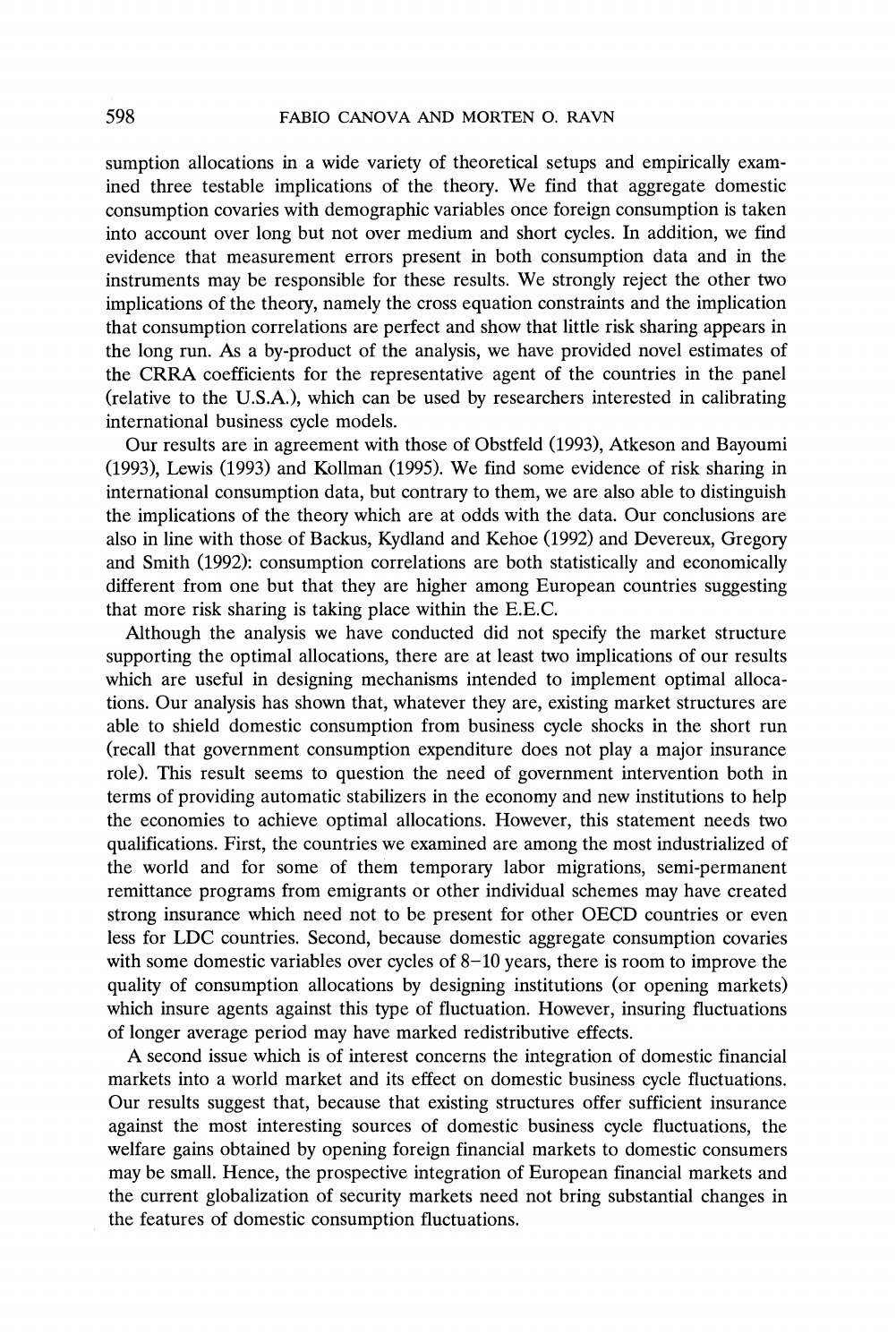Universitat Pompeu Fabra, Spain, Universita' di Modena, Italy, and CEPR, U.K. **University of Southampton, U.K.** 

### **APPENDIX**

**The data we use is taken from Datastream. Consumption measures aggregate private consumption expenditure on nondurables, durables and services. It is transformed into a per-capita series by dividing the original series by population. Because data on population is annual, quarterly data are obtained by taking the predicted values of an AR(3) regression fitted to a dummy quarterly series, constructed assigning the annual value to each of the four quarters. Government data measures current government expenditure except in the case of Australia where also gross government fixed investment is included. Income data measures gross domestic product (GDP) except for Japan, U.S.A. and West Germany where it measures gross national product (GNP). All data is in real terms. The base year however, differs across countries. For Australia, Italy, Japan, U.K., and West Germany the base is 1985, for France and Switzerland the base is 1980, for Canada the base is 1986 and for the U.S.A. the base is 1987. All variables are measured in annual rates. Employment data is not completely compatible since it measures different aggregates in different countries. The series used measure total employment in Canada, Italy, Japan, Switzerland, U.K., U.S.A., West Germany, employment on the payroll in Australia and civilian employment in France. Because some of these series are non-seasonally adjusted, we deseasonalize them by using an exponential smoothing procedure. U.K. employment data are the same as those employed by Blackburn and Ravn (1992). Finally, the price data measures the implicit price deflator for GNP (or GDP).** 

**The sample covers the period 1960,1-1991,4 for Australia, Canada, United Kingdom, U.S.A. and Germany; the period 1965,1-1991,4 for Japan; the period 1967,1-1991,4 for Switzerland; and the period 1970,1-1991,4 for France and Italy. The tests are constructed using the shortest data samples for each pair.** 

#### **REFERENCES**

**ASDRUBALI, P., B. SORENSEN, AND 0. YOSHA, "Channels of Interstate Risk Sharing: US 1963-1990," working paper 95-13, Brown University, 1995.** 

**ATKESON, A., "International Lending with Moral Hazard and Risk of Repudiation," Econometrica 59 (1991), 1069-1084.** 

**AND T. BAYoUMI, "Do Private Capital Markets Insure Regional Risk? Evidence from the United States and Europe," Open Economies Review 4 (1993), 303-354.** 

**BACKUS, D., P. KEHOE, AND F. KYDLAND, "International Real Business Cycles," Journal of Political Economy 101 (1992), 745-775.** 

**, AND , "International Business Cycles: Theory and Evidence," T. Cooley, ed., Frontiers of Business Cycle Research (Princeton: Princeton University Press, 1995), 331-356.** 

**BARRO, R. AND X. SALA-I-MARTIN, Convergence," Journal of Political Economy 101 (1992), 233-252.**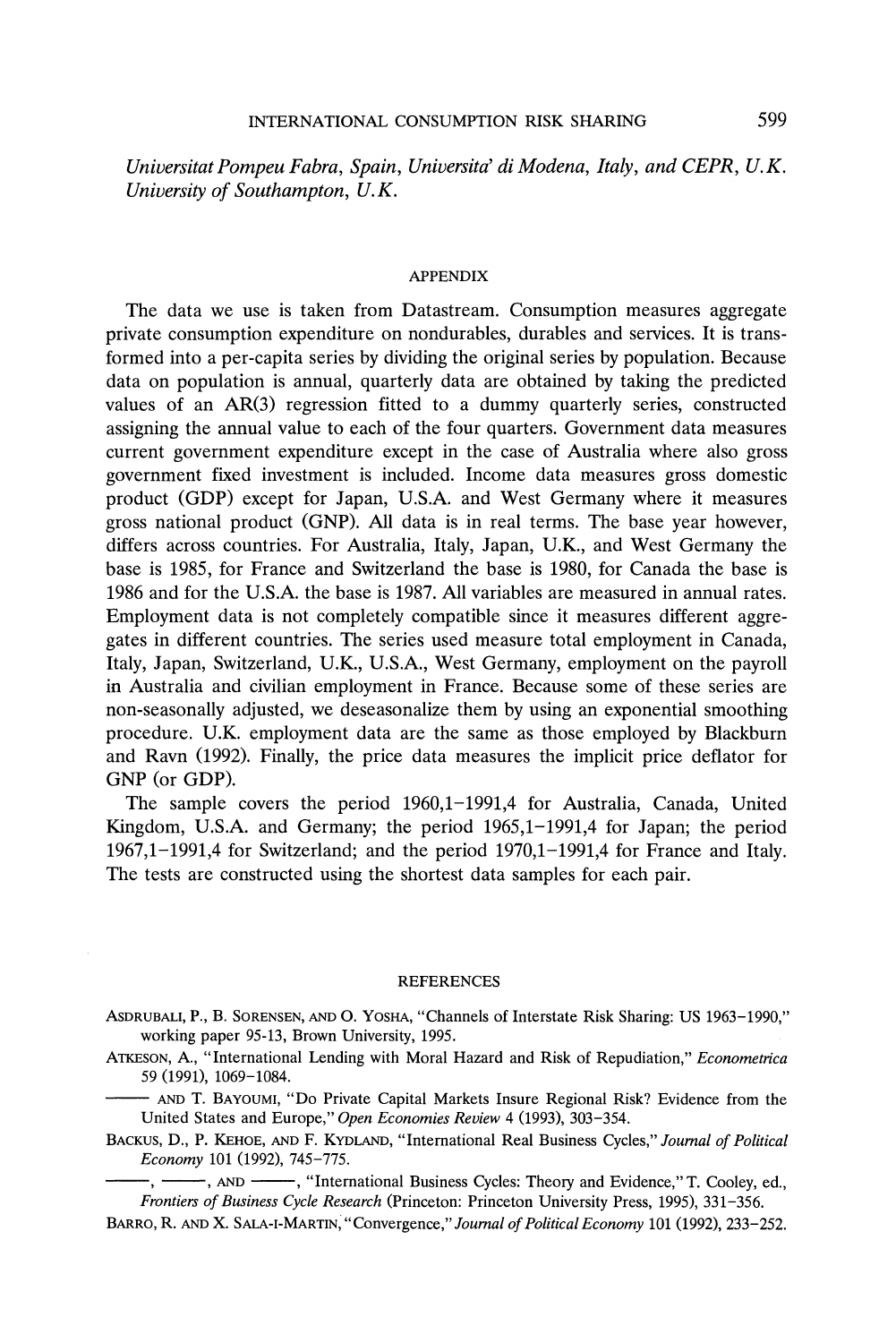**BAXTER, M. AND M. CRUCINI, "Explaining Savings/Investment Correlations," American Economic Review 83 (1993), 416-436.** 

**-** AND **-**, "Business Cycles and the Asset Structure of Foreign Trade," *International* **Economic Review 36 (1995), 821-854.** 

- **BENHABIB, J., R. ROGERSON, AND R. WRIGHT, "Homework in Macroeconomics II: Aggregate Fluctuations," Journal of Political Economy 99 (1992), 1166-1187.**
- **BLACKBURN, K. AND M. RAvN, "Business Cycles in the UK: Facts and Fictions," Economica 59 (1992), 383-401.**
- **BRENNAN, M. AND B. SOLNICK, "International Risk Sharing and Capital Mobility," Journal of International Money and Finance 8 (1989), 359-373.**
- **CANOVA, F., "Detrending and Business Cycle Facts," CEPR working paper 781, 1993.**
- **AND A. MARCET, "The Poor Stay Poor: Non-Convergence Across Countries and Regions," mimeo, Universitat Pompeu Fabra, 1995.**
- **CHRISTIANO, L. AND M. EICHENBAUM, "Real Business Cycle Theories and Aggregate Labor Market Fluctuations," American Economic Review 82 (1992), 430-450.**
- **COCHRANE, J., "A Simple Test of Consumption Insurance," Journal of Political Economy 99, (1991), 957-976.**
- **COLE, H. AND M. OBSTFELD, "Commodity Trade and International Risk Sharing: How Much Do Financial Markets Matter?" Journal of Monetary Economics 28 (1991), 3-24.**
- **CONSTANTINIDES, G., "Habit Formation: A Resolution of the Equity Premium Puzzle," Journal of Political Economy 98 (1991), 519-543.**
- **CRUCINI, M., "On the International and National Dimension of Risk Sharing," mimeo, Ohio State University, 1994.**
- **DEVEREAUX, M., A. GREGORY, AND G. SMITH, "Realistic Cross Country Consumption Correlations in a Two-Country, Equilibrium, Business Cycle Model," Journal of International Money and Finance 11 (1992), 3-16.** 
	- **AND G. SMITH, "International Risk Sharing and Economic Growth," International Economic Review 34 (1994), 535-550.**
- **DICKEY, D. AND W. FULLER, "Distribution of the Estimators for a Autoregressive Time Series with a Unit Root," Journal of The American Statistical Association 74 (1979), 424-431.**
- **DUFFIE, D. AND C. F. HUANG, "Implementing Arrow-Debreu Equilibria by Continuous Trading of Few Long Lived Securities," Econometrica 53 (1985), 1137-1356.**
- **ENGLE, R., "Band Spectrum Regression," International Economic Review 15 (1974), 1-11.**
- **FRENCH, K. AND J. POTERBA, "Investors Diversification and International Equity Markets," American Economic Review, Papers and Proceedings 81 (1991), 222-226.** 
	- **HARVEY, A. AND A. JEAGER, "Detrending, Stylized Facts and the Business Cycle," Journal of Applied Econometrics 8 (1993), 231-247.**
	- **KING, R. AND S. REBELO, "Low Frequency Filtering and Real Business Cycles," Journal of Economic Dynamics and Control 17 (1993), 207-231.**
	- **KOLLMAN, R., "Consumption, Real Exchange Rates and the Structure of International Asset Markets," Journal of International Money and Finance 14 (1995), 191-211.**
	- **LEWIS, K., "What Can Explain the Apparent Lack of International Consumption Risk Sharing?" mimeo, University of Pennsylvania, 1993.**
- **LUCAS, R., "Interest Rates and Currency Prices in a Two Country World," Journal of Monetary Economics 10 (1982), 335-360.** 
	- **MACE, B., "Full Insurance in the Presence of Aggregate Uncertainty," Journal of Political Economy 99 (1991), 928-956.**
	- **MARCET, A. AND R. MARIMON, "Communication, Commitment and Growth," Journal of Economic Theory 58 (1992), 219-249.** 
		- **AND K. SINGLETON, "Equilibrium Asset Prices and Savings of Heterogeneous Agents in the Presence of Incomplete Markets and Portfolio Constraints," mimeo, Universitat Pompeu Fabra, 1992.**
	- **MARRINAN, J., "Government Consumption and Private Consumption Correlations," mimeo, Universitat Pompeu Fabra, 1994.**